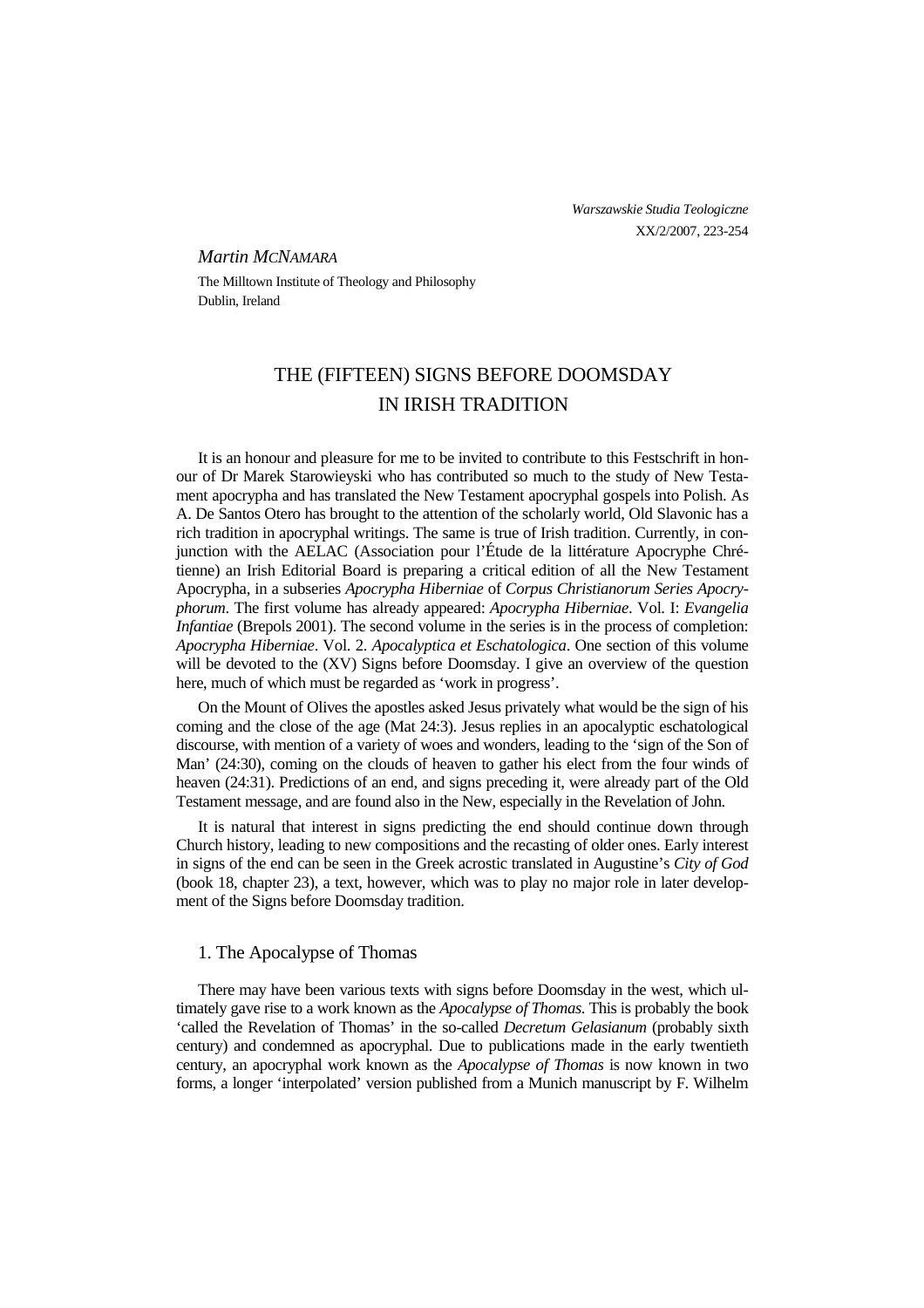in 1907,<sup>1</sup> and a 'non-interpolated' version published by P. Bihlmeyer from another Munich manuscript in  $1911<sup>2</sup>$  The primitive apocalypse would appear to have been a brief address of Christ to Thomas on what is to come to pass before the end of this world, before Christ's elect depart out of this world. The longer text has a historico-prophetical introduction, referring enigmatically to events of the first half of the fifth century, which is generally regarded as an interpolation. Both texts give a list of the seven signs that are to occur before the end of the world, or signs during each of the seven days before the end, although Wilhelm's longer version ends imperfectly after the sixth day. The non-interpolated version says that on the eighth day, 'when the seven days are passed by, there shall be a sweet and tender voice from the east' and the angels will come to deliver the elect who have believed in Christ. Since these earlier publications a further fragment of the 'non-interpolated' version has been identified, and three witnesses of the 'interpolated' version. Charles D. Wright has also identified six versions of abbreviated versions of this apocalypse, which give only the list of signs.<sup>3</sup>

The earliest locus of dissemination of the *Apocalypse of Thomas* seems to have been Italy, and it was probably composed there, possibly in the fifth century. Our two earliest witnesses (representing both the interpolated and non-interpolated recensions) are Italian. One of them (now Naples, Biblioteca Nazionale, lat. 2 [earlier Vienna 2],  $5<sup>th</sup>$  century) was palimpsested in Bobbio in the eighth century. Wright has noted an Insular (British and Irish) link in the transmission history of the Latin texts. One of the interpolated texts is found in MS Vatican City, Biblioteca Apostolica, Pal. lat. 220  $(9<sup>th</sup>$  cent.), fol. 48v-53r, a manuscript which contains other texts regarded as Hiberno-Latin.<sup>4</sup> The *Apocalypse of Thomas* was early known in England and four Old English versions of it are known, two at least with the interpolated version.<sup>5</sup> After his study of the Latin and English and Irish vernacular evidence, Wright notes that the new texts he has described further underscore how *The Apocalypse of Thomas* was subject to redaction, interpolations and abbreviation and that it is hardly possible to reconstruct an original or archetypal text from the surviving witnesses, or even to critically edit just three primary recensions. He goes on to remark that as Thomas D. Hill has pointed out in his introduction to *Sources of Anglo-Saxon Literary Culture,* 'texts such as … the *Apocalypse of Thomas* did not circulate in a single authorized version, and … an edition of a single version … would misrepresent the way in which most medieval readers had access to [it]'.<sup>6</sup> Wright is of the opinion that an appropriate model for an edition of *Thomas* is the recent edition of Long Latin versions of the *Apocalypse of Paul* by Theodore Silverstein and Anthony Hilhorst, who print all the sur-

<sup>1</sup> F. WILHELM, *Deutsche Legende und Legendare* (Leipzig: 1907), pp. 40\*-42\* (from MS Munich, Clm 4585;  $9<sup>th</sup>$  century).

<sup>2</sup> P. BIHLMEYER, 'Un texte non interpolé de l'Apocalypse de Thomas', *Rev. Bén.* 28 (1911), 270-282 (from Munich, Clm 4563, of the  $11<sup>th</sup>$ -12<sup>th</sup> century)

<sup>3</sup> See C.D. WRIGHT, '*The Apocalypse of Thomas*: Some New Latin Texts and their Significance for the Old English Versions', in: *Apocryphal Texts and Traditions in Anglo-Saxon England*, edited by K. Powell and D. Scragg (Publications of the Manchester Centre for Anglo-Saxon Studies; Woodbridge: Boydel & Brewer, 2003), pp.27-64).

<sup>4</sup> See C.D. WRIGHT, '*The Apocalypse'*, pp. 40-41; C.D. Wright, *The Irish Tradition in Old English Literature* (Cambridge Studies in Anglo--Saxon England 6; Cambridge: University Press, 1993), p. 111.

<sup>5</sup> See WRIGHT, '*The Apocalypse'*, pp. 41-46.

<sup>6</sup> See WRIGHT, '*The Apocalypse'*, p. 46, citing T.D. Hill, *Sources of Anglo-Saxon literary Culture*. *Volume One*: *Abbo of Fleury, Abbo of Saint Germain-des-Prés and Acta Sanctorum*, ed. F. M. Biggs et al. (Kalamazoo, MI, 2001), p. xxii.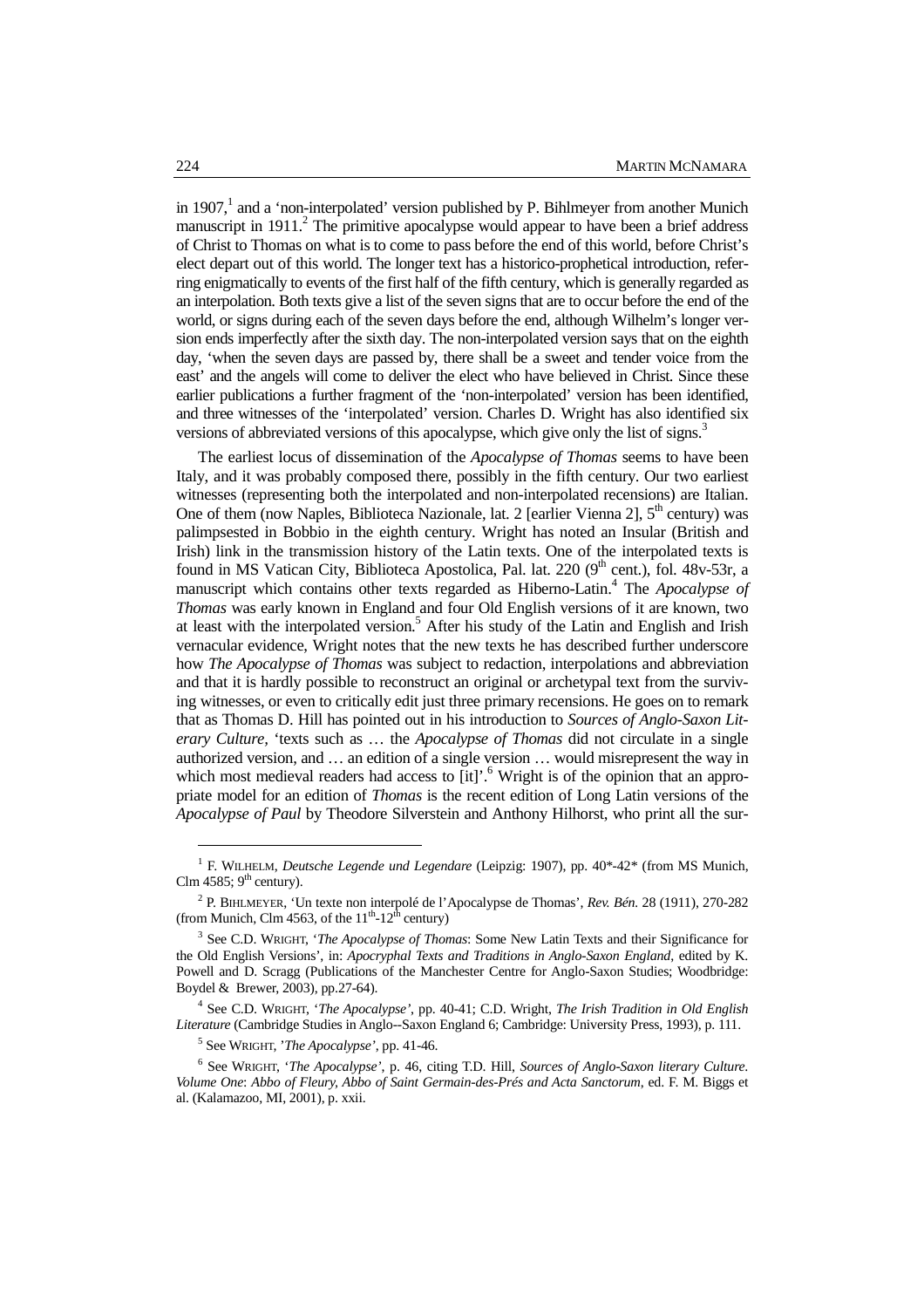viving texts of three variant recensions in facing pages, parallel-column format.<sup>7</sup> In his view this holds in particular for the Old English versions: 'If we want to clarify the interrelations of the Latin and Old English versions, we need a new edition of this kind – in effect, a synoptic *Apocalypse of Thomas*'.<sup>8</sup> This view might profitably be borne in mind for the editions of the Irish texts of *Thomas*, or the (*Fifteen*) *Signs of Doomsday* as well.

The texts of the Latin *Apocalypse of Thomas*, we may note, speak of the seven days before Doom, and of an eighth day of Judgment, of reward and punishment. The reconciliation of these numbers and the identification of the days with days of the week presented problems and confusion to the Anglo-Saxon tradition. It does not appear that this was the case in Irish tradition. With Irish, and Latin tradition (if not general Christian tradition in general), the general resurrection of the Dead was to take place on Sunday (as all major events in salvation history were in Irish tradition believed to have taken place). The general judgment, Doomsday, would be on the day following, on Monday. This belief seems to have been central to Irish tradition from an early period. In Irish the term *lúan* (Monday; *dies lunae*), is very frequent in phrases meaning 'Doomsday', 'Day of Judgment', based on the belief that the world would come to an end on a Sunday.<sup>9</sup> The original phrase may have been *lúan brátha*, or its equivalent, 'Monday of Judgment'. *Lá an Lúain¸* 'the Day of Monday' is also an Irish name of Doomsday, even in modern Irish.<sup>1</sup>

## 2. The (Fifteen) Signs before Doomsday

At a given time in the development of the Latin tradition, and of the western tradition in general, on the Signs before Doomsday interest passed from the seven days or seven signs before Doomsday to the Fifteen Signs or Days before Doom. How precisely the transition came to be made, and the direct influence of the seven-day sign and sequence on the later fifteen-day system remains to be determined. The Fifteen Day system is represented by four traditions (which can be reduced to two), all rather closely related, namely the Pseudo-Bedan, that of Peter Comestor (AD 1169-1175), in his *Historia scholastica. Historia evangelica*, chap. 141 (PL 198, 1611), that of Peter Damian (died 1072, in his 'Signa praecedentia iudicii diem ex S. Hieronymi sententia', being chapter IV of his work *De Novissimis et Antichristo*; PL 145, 840); that of Thomas Aquinas (ca. 1250, in his *Commentarium in quartum librum Sententiarum magistri Petri Lombardi*, distinct. 48, quaest. 1, art. 4).<sup>11</sup> The use of the tradition by Peter Damian shows that it was well established by the eleventh century, and was known through a written text believed to be the work of Jerome. Damian inserts the list of signs into his theological treatise. The same is true of Thomas Aquinas, who in his commentary on the *Sentences* of Peter Lombard is discussing the question whether certain signs will precede the coming of the Lord to judgment. For him as against such a belief stand texts such as 1 Thess 5:3 (sudden destruction will come [at the end

<sup>7</sup> *Apocalypse of Paul. A New Critical Edition of Three Long Latin Versions*, ed. Th. Silverstein and A. Hilhorst (Cahiers d'Orientalisme 21; Geneva: , 1997).

<sup>8</sup> WRIGHT, '*The Apocalypse*', p. 47.

<sup>9</sup> See s.v. 'lúan' in *Dictionary of the Irish Language,* col. 224, 3-15, with reference to *RC* (*Revue Celtique*) 13, 122; *Vitae Sanctorum Hiberniae* ii, 198 note.

<sup>10</sup> See s.v. 'lá' in *Dictionary of the Irish Language,* col. 9, 84-85.

<sup>11</sup> Ed. Fratres Praedicatores, *Summa Theologica XII,* Rome 1906, p. 162; earlier in *Doctoris Angelici Thomae Aquinatis … Opera Omnia*, ed. S.E. Freté, vol. 11; Paris: Vivés, 1874, p.441.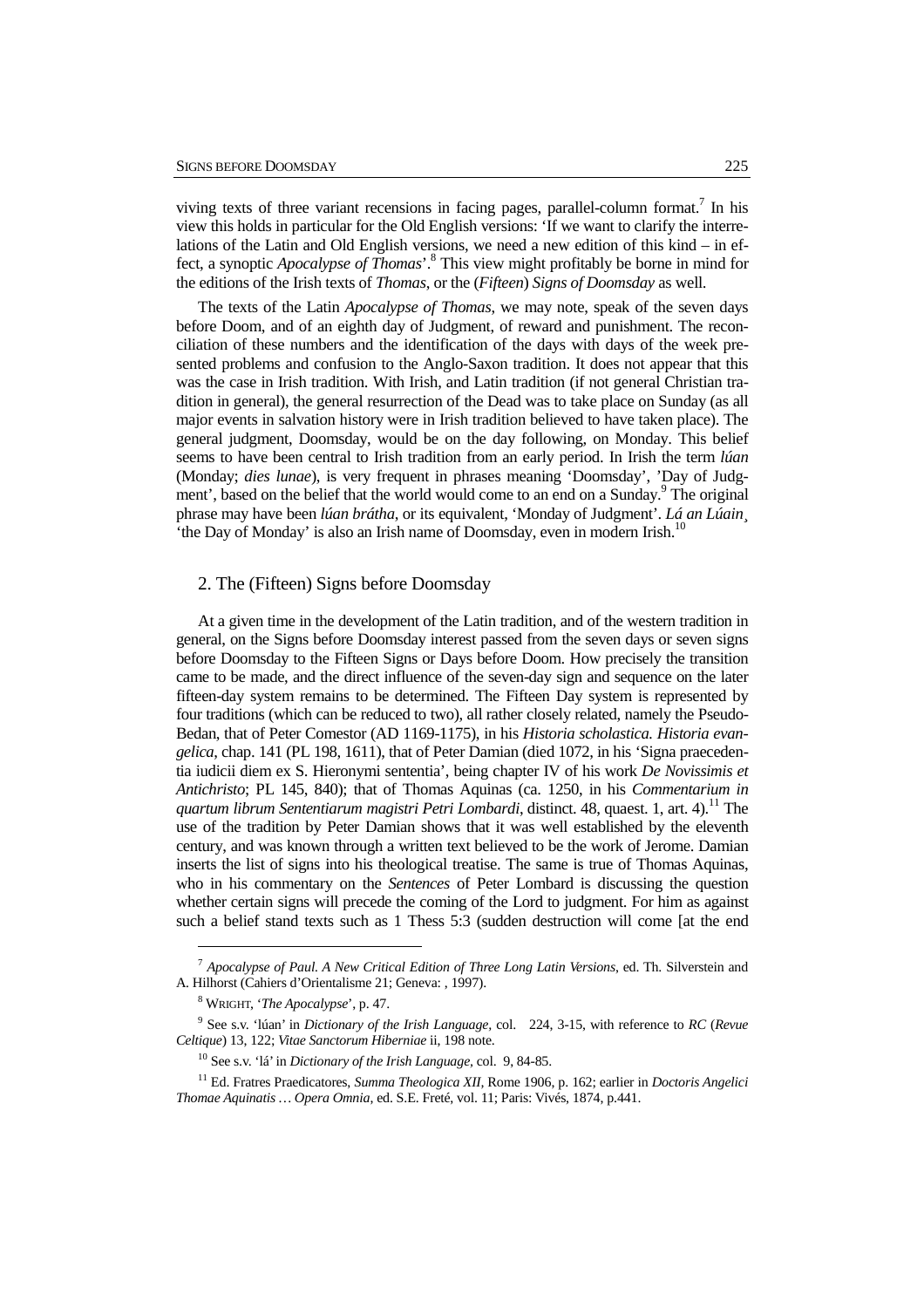time]) and 1 Thess 5:2 (the Day of the Lord will come like a thief in the night). In favour of the belief we have Luke 21:25: 'There will be signs in the sun, the moon and the stars', to which text Aquinas adds: 'Furthermore, Jerome gives fifteen signs which precede judgment', at which point he lists them in brief. It is recognised that Aquinas depends on Peter Damian.<sup>12</sup> For this reason, and because Aquinas's learned work did not influence popular tradition, his list may be ignored. Peter Comestor (*ca.* 1150) also accepted the signs as a work of Jerome. He inserts the list into his account of the Gospel teaching on the end time, from the death of Antichrist to Christ's second coming. While Comestor has a more concise expression of the signs than Pseudo-Bede, it is recognised that his signs tradition depends on Pseudo-Bede's text, into which, however, he has introduced changes.<sup>13</sup> He omits Pseudo-Bede's third day, with the result that he has moved all the subsequent signs back one day, and has to supply a final fifteenth day sign to make up for his omission. Furthermore, the Comestor group regularly reverses the order of signs 12 and 13 of Pseudo-Bede. Comestor's work has been very influential, and for this reason is to be borne in mind (with the differences noted) in any study of the affiliations of vernacular texts.

The best known and most influential of these is that of the Pseudo-Bedan *Collectanea*. The *Collectanea*, a collection of various pieces on diverse subjects, was published among the works of Bede by Johann Herwagen the younger in Basel in  $1563$ .<sup>14</sup> No manuscript of the *Collectanea* is known and the date of the work in general, and of individual items of its component parts, is occasionally a matter of debate. The work is clearly not by Bede. In the most recent edition of the *Collectanea* by Martha Bayless and Michael Lapidge the composition is understood to be in three parts, with a total of 388 items (*De quindecim signis* being items no. 356-71): part 1, nos 1-304; part II, nos 305-379; part III, nos 380-388. Michael Lapidge attends to the origin of the *Collectanea*. Part I is taken as a unit, probably begun early in the eighth century as a notebook by an Irish scholar who began collecting *dicta* of various sorts, mostly concerned with biblical wisdom and recording them in no particular order. The work of collection would have begun in Ireland, from where the scholar passed to Britain and later to the Continent, completing his collection in an Irish community of expatriates in Austria or Bavaria. The items in Part II (nos 305-379) have an interest in numerology, and this section is possibly inspired by the nature of some of the material in Part I. In his view hypotheses similar to those advanced for Part I might best explain the assemblage of materials in Part II; in this case, however, a date after *c.* 820 needs to be posited to accommodate the incorporation of two brief treatises which draw on the *Liber officialis* of Amalarius of Metz – always assuming, of course, that their inclusion was the work of the original compiler of Part II, and not by a later interpolator. With regard to our item on the Fifteen Signs Michael Lapidge notes that it is a text which circulated separately in manuscript, although no surviving manuscript is earlier than the twelfth century. He notes its affinities with various Irish texts, including the *Tenga Bithnua* and *Saltair na Rann*, remarking that there is nothing to preclude Irish origin (or indeed an eighthcentury origin), but nothing as yet to confirm it.

<sup>12</sup> See HEIST, *The Fifteen Signs*, p. 27.

<sup>13</sup> See HEIST, *The Fifteen Signs*, pp. 25-26..

<sup>14</sup> *Opera Bedae Venerablis presbyteri Anglosaxonis.* 8 vols in 4 (Basel, 1563), vol.3, 647-674; reprinted on various occasions: in PL 94, 539-562; critical edition, ed. M. BAYLESS and M. LAPIDGE, *Collectanea Pseudo-Bedae* (Scriptores Latini Hiberniae 14; Dublin: Dublin Institute for Advanced Studies, 1998).

<sup>15</sup> M. LAPIDGE, in Bayless and Lapidge, *Collectanea*, p. 9.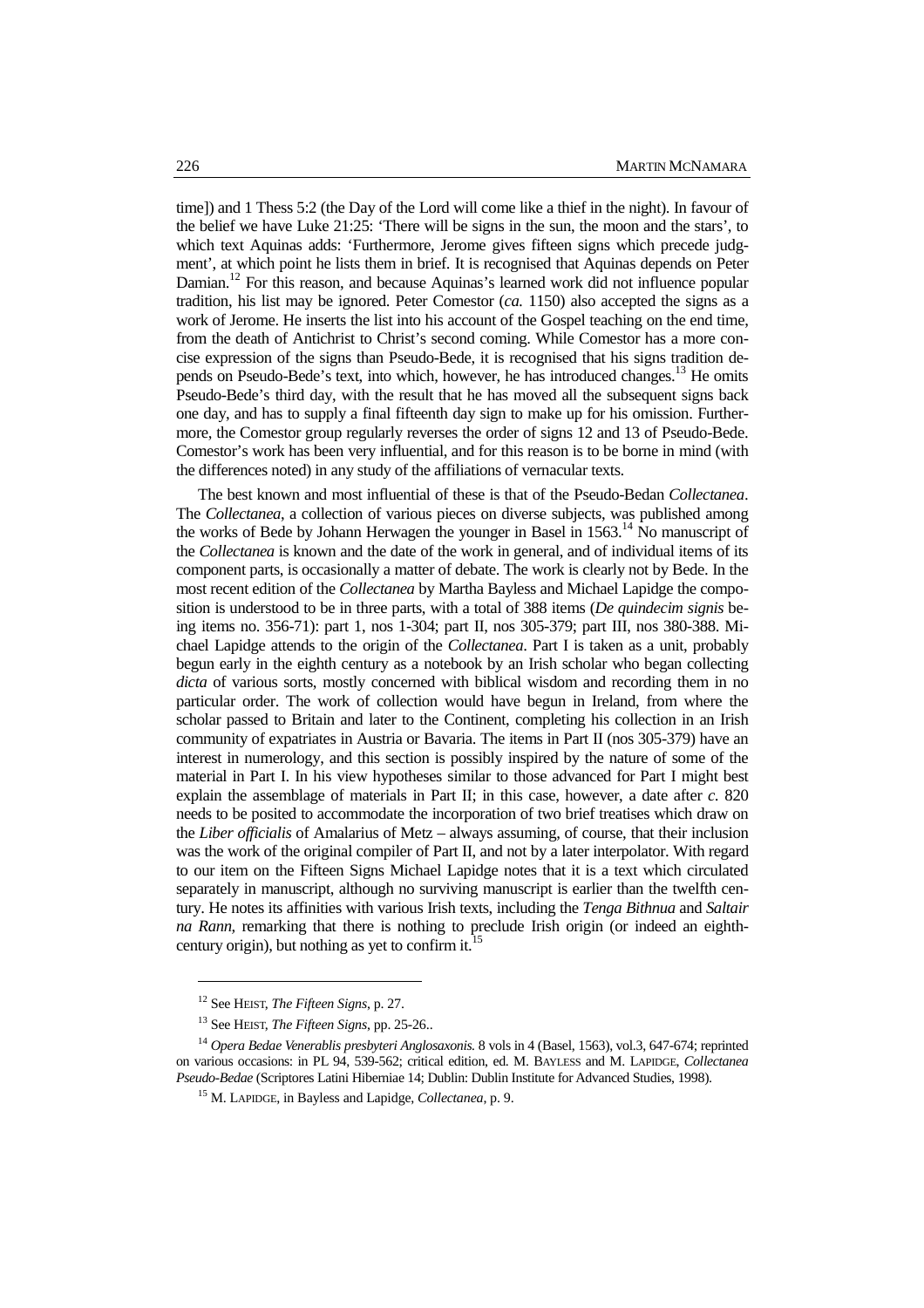All four Latin texts say that the signs have been found by Jerome in a Jewish text, *in annalibus Hebraeorum*. While the *Collectanea* text has only the list of fifteen signs, without other context, in the other three Latin texts they are set in a theological context of the Last Things (*De novissimis*). The Fifteen Signs give the tokens before Doom generally in the order of one (or first day) to fifteen (or fifteenth day), by which is meant the first (or first day) of the fifteen day period before Doom. In some texts (as in the Irish *Airdena*) the enumeration begins with fifteen (or the fifteenth day).

## 3. Irish Origin of the Fifteen Signs Tradition?

The Fifteen Signs, in one form or another, was very popular in Latin and vernacular texts of the Middle Ages. The question arises as to how the tradition originated, and what is its relation to the *Apocalypse of Thomas* and the Seven Day set of signs. William W. Heist has investigated the question in depth and believes that it originated in Ireland and Irish tradition.<sup>16</sup> According to W.W. Heist, in his monograph *The Fifteen Signs before Dooms*day (1952), the legend of the Fifteen Signs as found in England and on the Continent seems to depend on, and to originate in, the material found in the additional strophes of *Saltair na Rann*. In the conclusion to his book he writes: <sup>17</sup>

I have tried here to show that the additional strophes, CLIII-CLXII, of the *Saltair na Rann*  constitute a crucial text in the study of the origin and development of the legend of the Fifteen Signs before Doomsday. They are certainly the key to the study of the legend, and they are probably its actual original. For if the origin of the legend remains somewhat uncertain, it is only in the sense that we cannot prove beyond cavil that the immediate source from which it is developed was the matter in these additional strophes. The earliest clear trace of it appears here and nothing in the legend points beyond these strophes to any earlier source, except to the recognized main source of *Saltair na Rann,* the *Apocalypse of Thomas.* But no other form of the *Apocalypse of Thomas* can dispute with *Saltair na Rann* the position of probable source of our legend. So it is stating the case very moderately to say that it seems most likely that these strophes are the primary source of the Fifteen Signs, with *The Evernew Tongue* serving as the most important secondary source, even though we cannot quite exclude the possibility that the legend had been already formed when the *Saltair na Rann* was composed and that the latter borrowed from the legend as well as from the *Apocalypse of Thomas,* upon which it is primarily based.

On the assumption that *Saltair na Rann* is the main source of the fifteen-day legend, Heist<sup>18</sup> gives the following diagram as one possible explanation of the formation of the tradition and of the interrelationships of the various texts carrying the legend. In the diagram the 'Irish Antichrist' is the medieval Irish legend found in a number of Irish texts. Not all the forms of the legend of the Fifteen Signs indicated in this diagram have extant texts to represent them. Some are forms whose existence is postulated to explain points of agreement and difference in the affiliated texts of the legend; thus for instance the 'Irish XV Signs'. 'Ava' in the diagram is the type of the legend found in the poem attributed to the twelfth-century German poetess Ava; *Yrmes Detbrawt* (*Armes Dydd Brawd*, 'Proph-

<sup>16</sup> W.W. HEIST, *The Fifteen Signs before Doomsday* (East Lansing: Michigan State College Press, 1952).

<sup>17</sup> HEIST, *The Fifteen Signs*, p. 193.

<sup>18</sup> Heist, *The Fifteen Signs*, p. 99.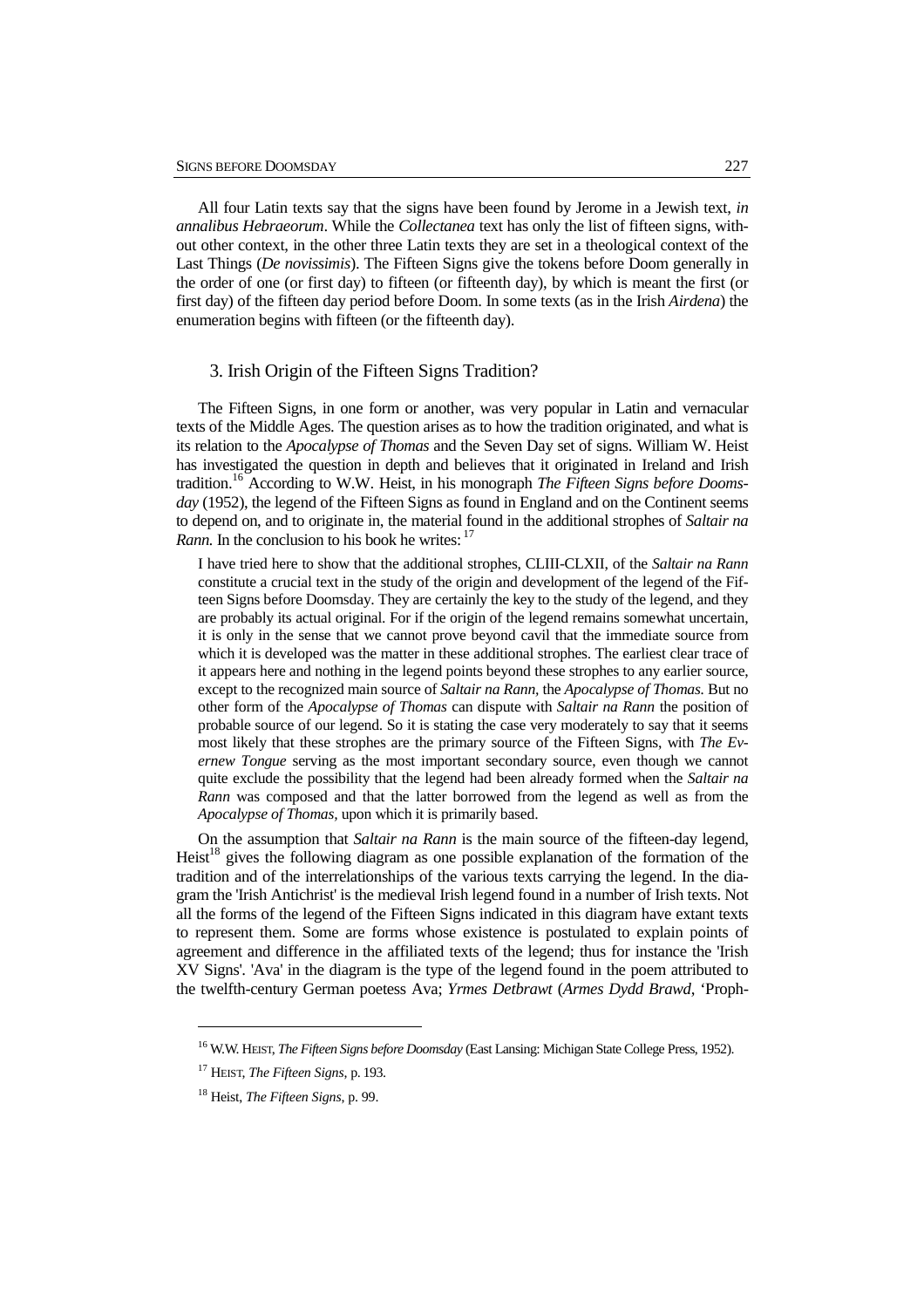ecy on the Day of Judgment') and *Gwynn gwarandaw* are Welsh forms of the legend. This type is given together with those found in Peter Damien, Pseudo-Bede and Peter Comestor—three Latin texts which carry three different types of the legend, types, however which are closely related to one another.



It will be for current research to test the value of Heist's position in the light of a new examination of the evidence.

## 4. Armenian Tradition

A significant new element has been added to the discussion by Michael Stone who has published and studied two Armenian language texts with Fifteen Signs before Doomsday, preserved in Jerusalem, texts written in 1741 CE (text I) and 1669 CE (text II).<sup>19</sup> The first of these texts, and the older in form, is introduced with the words: 'And other doctors say, "We have read in the books of the Jews that there are going to be fifteen signs on fifteen days before the Judgment"'.<sup>20</sup> These fifteen signs of the Armenian texts I and II are precisely those of Latin tradition of Pseudo-Bede (B) and Comestor (C). Stone gives them in a chart as follows:<sup>21</sup>

<sup>&</sup>lt;sup>19</sup> M. STONE, *Signs of Judgement, Onomastica Sacra and the Generations from Adam* (University of Pennsylvania Armenian Texts and Studies 3; Scholars Press, 1981), pp. 1-57; also M. STONE, 'Jewish Tradition, the Pseudepigrapha and the Christian West', in *The Aramaic Bible*: *Targums in their Historical Setting*, edited by D.R.G. Beattie and M.J. McNamara (JSOTSup 166; Sheffield: JSOT Press, 1994), pp. 431-449, at 432-435.

<sup>20</sup> STONE, *Signs*, p. 23.

<sup>21</sup> STONE, *Signs*, pp. 9-11.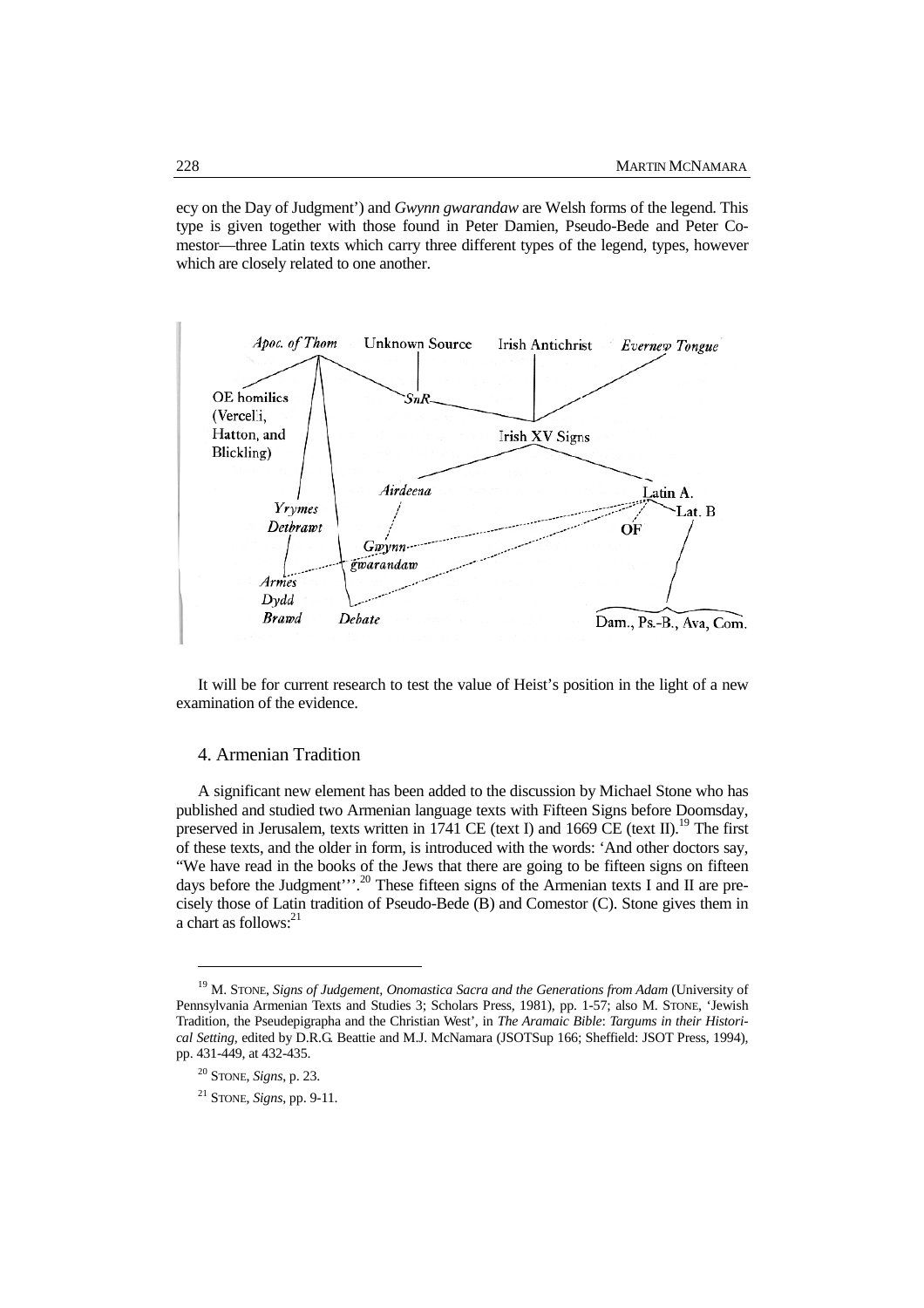|                                  | I                                               | $\mathbf{I}$                                                                              | Bede                                                                                                           | Comestor                                        |
|----------------------------------|-------------------------------------------------|-------------------------------------------------------------------------------------------|----------------------------------------------------------------------------------------------------------------|-------------------------------------------------|
| Day                              | Armenian                                        | Armenian                                                                                  | Latin                                                                                                          | Latin                                           |
| $\mathbf{I}$                     | Flood of 40                                     |                                                                                           | Flood of 40                                                                                                    |                                                 |
|                                  | cubits                                          | like a wall to                                                                            | cubits                                                                                                         | like a wall                                     |
|                                  | show that God                                   |                                                                                           |                                                                                                                |                                                 |
|                                  | can destroy                                     | the earth                                                                                 |                                                                                                                |                                                 |
| $\mathbf{I}$                     | Sea dries up to<br>the depths,<br>scarcely seen | Sea dries up to<br>the depths of dry<br>land and water<br>not seen                        | Sea descends to<br>depths whose<br>summit is<br>scarcely seen                                                  | Sea descends so<br>as to be just<br>seen        |
|                                  |                                                 |                                                                                           | Ш                                                                                                              |                                                 |
|                                  |                                                 |                                                                                           | They will be in<br>balance as<br>originally                                                                    |                                                 |
| $\mathop{\mathrm{III}}\nolimits$ | Whales upon<br>water cry out to<br>heaven       | Fish and whales<br>upon sand perish,<br>cry out, smell                                    | IV<br>Fish and mari-<br>time beasts<br>upon water cry<br>out; meaning<br>known only to<br>God                  | Marine beasts<br>upon seas cry<br>out to heaven |
|                                  |                                                 |                                                                                           | V                                                                                                              |                                                 |
|                                  |                                                 |                                                                                           | Waters burn to<br>west (see Ar-<br>menian VII)                                                                 |                                                 |
| IV                               | Plants and shoots<br>drip bloody dew            | Trees and all<br>plants drip<br>bloody dew and<br>wither up                               | VI<br>All plants and<br>trees give<br>bloody dew                                                               | Sea and waters<br>burn                          |
| V                                | All buildings                                   | destroyed                                                                                 | <b>VII</b><br>All buildings<br>destroyed                                                                       | Plants and trees<br>give bloody<br>dew          |
| VI                               | Rocks smite one<br>another                      | Mountains and<br>rocks smite one<br>another with a<br>terrible noise and<br>are destroyed | <b>VIII Rocks</b><br>fight one an-<br>other, are di-<br>vided into three<br>parts and each<br>smites the other | Buildings de-<br>stroyed                        |
| VII                              | Sea and earth are                               | burned with fire<br>(see B V)                                                             |                                                                                                                | Rocks smite<br>one another                      |
| VIII                             | General                                         | earthquake                                                                                | IX Earthquake<br>unparalleled<br>since creation                                                                | General earth-<br>quake                         |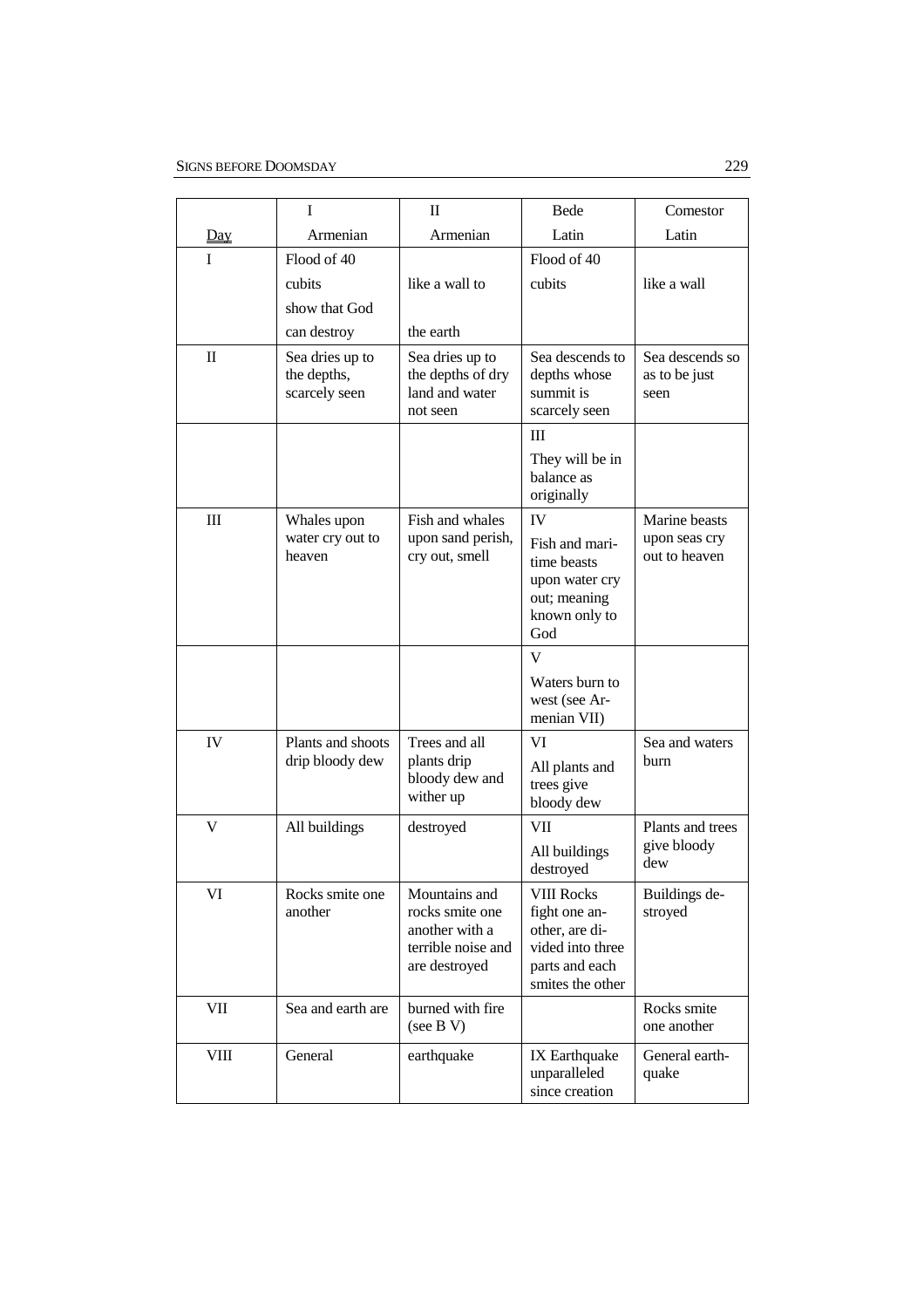| IX         | Levelling of<br>mountains                                                 | and valleys                  | X All hills and<br>valleys become<br>plain                                                | Levelling of<br>earth                                                              |
|------------|---------------------------------------------------------------------------|------------------------------|-------------------------------------------------------------------------------------------|------------------------------------------------------------------------------------|
| X          | Men in caverns<br>come forth, are<br>mad, unable to<br>talk to each other | Men [lacuna]                 | XI Men come<br>forth from<br>caverns, run as<br>mad, unable to<br>reply to one<br>another | Men come<br>forth from<br>caves, go as<br>mad, unable to<br>talk to one<br>another |
| XI         | Dead go out of<br>graves                                                  | Dead fall out of<br>graves   | (See XIII be-<br>low)                                                                     | Bones of dead<br>rise and stand<br>on graves                                       |
| XII        | Stars appear to                                                           | fall from heaven             | Stars and signs<br>fall from<br>heaven                                                    | Stars fall                                                                         |
|            |                                                                           |                              | XIII Bones of<br>dead gathered<br>and rise up to<br>graves (see C.<br>X <sub>D</sub>      |                                                                                    |
| XIII       | All men                                                                   | die                          | XIV All men<br>die so as to rise<br>with the dead                                         | XIV All men<br>die so as to rise<br>with the dead                                  |
| <b>XIV</b> | <b>XV</b><br>Heavens and<br>earth burn                                    | Heavens and<br>earth burn    | <b>XV Heavens</b><br>and earth burn<br>up to the end of<br>hell                           | Heaven and<br>earth burn                                                           |
| XV         | <b>XIV</b><br>New heavens<br>and new earth                                | New heavens<br>and new earth |                                                                                           | New heavens<br>and new earth                                                       |

Stone is aware of Heist's position, but puts questions and has his reservations. Stone writes:<sup>22</sup>

 'Armenian I and both Latin versions are attributed to a Jewish original. ... Both Latin texts state that the work is found in annalibus Hebraeorum which shows a tradition identical with Armenian.

'If, however, the thesis of Heist as to the derivation of this text from a body of material combining tenth century old Irish writings and forms of the Latin version of the Apocalypse of Thomas is correct, then the origins of the attribution to Jerome as well as the Annales Hebraeorum remain puzzling, as he oberves*.* This mention of the Annales Hebraeorum may explain the attribution to the famous Hebraist – Jerome, but why the work, if it was composed in Ireland in the eleventh century, should be given a fictitious Jewish source is obscure.

<sup>22</sup> STONE, *Signs*, pp. 13-15, with reference to HEIST, *The Fifteen Signs*, pp. 201-202(203) for the final paragraph.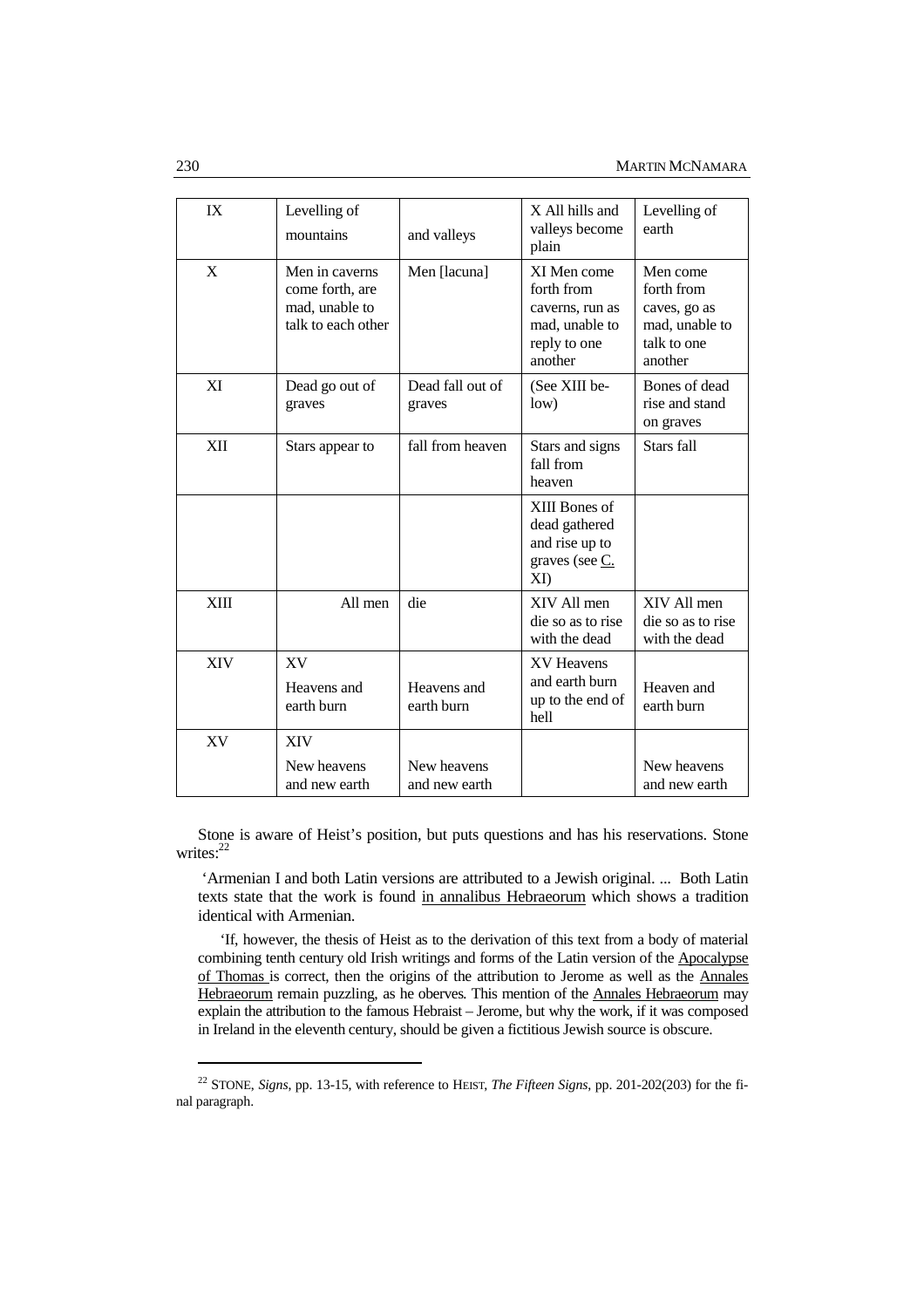'The question of the original language of the Armenian version remains without solution. It is improbable that Armenian is original, although the framework of II was composed in Armenian. Whether its original was Latin or Greek or another language cannot be determined on any objective grounds that could be discerned by the present writer. Heist's theories would demand an eleventh century date at earliest, and presumably a Latin Vorlage.

'Although it thus seems likely that the document is of Christian origin, it remains notable that the text itself contains no clearly Christian elements, nor is any of the portents listed necessarily drawn from the New Testament. Admittedly, some of them are paralleled in later Christian sources alone but granted the highly conservative, traditional nature of these signs, indeed of much of what is contained in the literature of these and related topics, as well as the possibility or even probability of mutual influence, it will readily be conceded that the Christian character of a single sign or of the pattern of concurrence of a number of signs must be very distinctive indeed to serve as sole and conclusive proof of a Christian origin. Mere occurrence in a Christian apocalypse is not enough.

'The discovery of an Armenian version which has undergone certain textual development in that language may serve to open up the issue of origins once more. It could, of course, be a translation from Latin, depending ultimately on Old Irish sources. Perhaps, however, the filiation suggested by Heist should take clearer account of the possible origins of a list of fifteen signs in older writings, parallel to his suggested Irish source documents. This would not be out of keeping with the unique role of Ireland in preserving ancient texts little known elsewhere in Europe'.

# 5. Signs of Doomsday in Irish Tradition<sup>23</sup>

After consideration of the Signs of Doomsday in western Latin Church we can now turn to Irish tradition, examining the texts roughly in chronological order.

#### *a) The Signs in the Poems of Blathmac*

 $\overline{a}$ 

It is generally accepted that the Irish poems of Blathmac were composed about the year  $750<sup>24</sup>$  In the first poem the poet calls on Mary to come to him so that he may keen with her her very dear one (Jesus). In the course of 149 quatrains Blathmac laments Jesus' sufferings in the company of Mary. In his second poem (quatrains 150-259) Blathmac again meditates on Jesus' saving mission and Mary's participation in it, beginning with the annunciation by the angel Gabriel, through his public life to victory over the devil at his resurrection, his post-resurrection appearances, his ascension, his lordship of creation. This takes the poet in quatrain 230 to begin his reflections on the prophecies of Christ in the Old Testament, beginning with the prophecy of Balaam on Mary's son, the great star of dignity to arise from Jacob. This leads Blathmac on to speak of the Old Testament prophecies of Christ, and to enumerate the seven (or eight?) things prophesied of Christ, a theme common in Irish, as in early Christian, tradition. The list varies slightly with the sources. That in the *Scúaib* 

<sup>23</sup> See M. MCNAMARA, *The Apocrypha in the Irish Church* (Dublin: Dublin Institute for Advanced Studies, 1973; corrected edition 1984), # 104, pp. 128-139.

<sup>24</sup> The poems of Blathmac have been edited by James CARNEY, *The Poems of Blathmac Son of Cú Brettan together with the Irish Gospel of Thomas and a Poem on the Virgin Mary* (Irish Texts Society 47; Dublin 1964).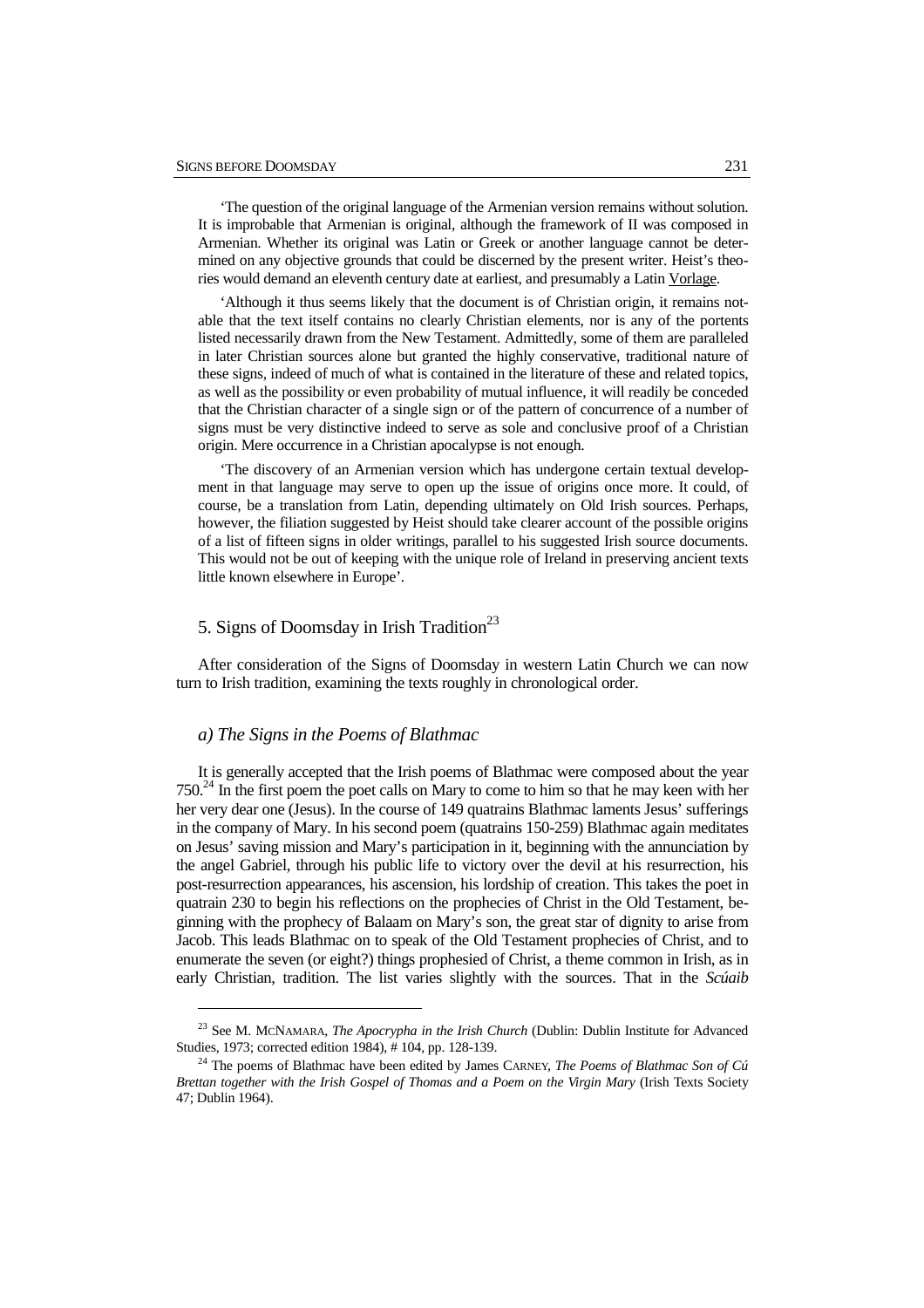*Crábaid*, 'The Broom of Devotion', probably from the eighth century and roughly contemporary with Blathmac, is as follows; his birth, baptism, crucifixion, burial, resurrection, ascension, coming of the last judgment. Blathmac's text reads: <sup>25</sup>

232. It is the kingdom of your strong son that the chief prophets have prophesied; though each speaks in his own way the intention of their prophecies is the same.

233. It is of your son (though you may correct him!) that great laws have been prophesied; all this has been fulfilled save the act of his [second] coming.

234. His holy begetting, birth from clay, his undergoing the law of circumcision, his baptism; he is not unbloody (lit. white) before going to cross and burial.

235. His high renowned Resurrection, thereafter his Ascension, his coming to pass judgement (alas!) on the living and the dead.

The final prophecy on Christ's coming to pass judgment, leads the poet on to speak of the signs before Doomsday (quatrains 236-242), to judgment for the individual crimes, the slaughter of Enoch and Elias by Antichrist, ending with Michael's slaying of the Antichrist. The signs in Blathmac do not conform to any of the known groups. However, given that for the things prophesied of Christ Blathmac seems to have drawn on a current list, it is also quite possible that he knew of a list of the signs before Doomsday, even if not quite any of those known to us. The early date of such a text, when the tradition was probably only in the process of formation, might explain the differences. I give here the signs before Doomsday of qq. 236-242 in the edition and translation of James Carney.<sup>26</sup>

236. Alas the coming of hardship - it will utterly crush the great elements. Earth and sky will be ablaze; the smile will be wiped from the face of the seas.

237. This will be a severe shaking; the form of the elements will perish; ocean, sea, and pool will be dry, the beautiful stars will fall from heaven. (cf. Bede 12)

238. The mountain will be as high as the hollow; there will be great complaint; the world will be a level expanse so that a single apple might roll across it. (cf. Bede 1-3)

239. Before your noble unblemished son the angel will sound a good trumpet; there will arise at the sounding every dead one who has been in human shape. (cf. Bede 14)

240. It is by your son—enduring deed! — that many thousands will be struck down into the great fire before the Lord passes judgement on the deeds of all. (cf. Bede 15)

241. Though there be fought (?) a war that will destroy hues — it will be the end of all war; the ignoble demon host will be defeated with their black perverse lord.

242. The impious (pitiful will be the occasion!) who have submitted to Leviathan will suffer burning and slaying; it will be woe to the followers of the Devil!

<sup>25</sup> Irish text with English translation, ed. CARNEY, *The Poems of Blathmac*, p. 78-81.

<sup>26</sup> Ed. CARNEY, pp. 80-83.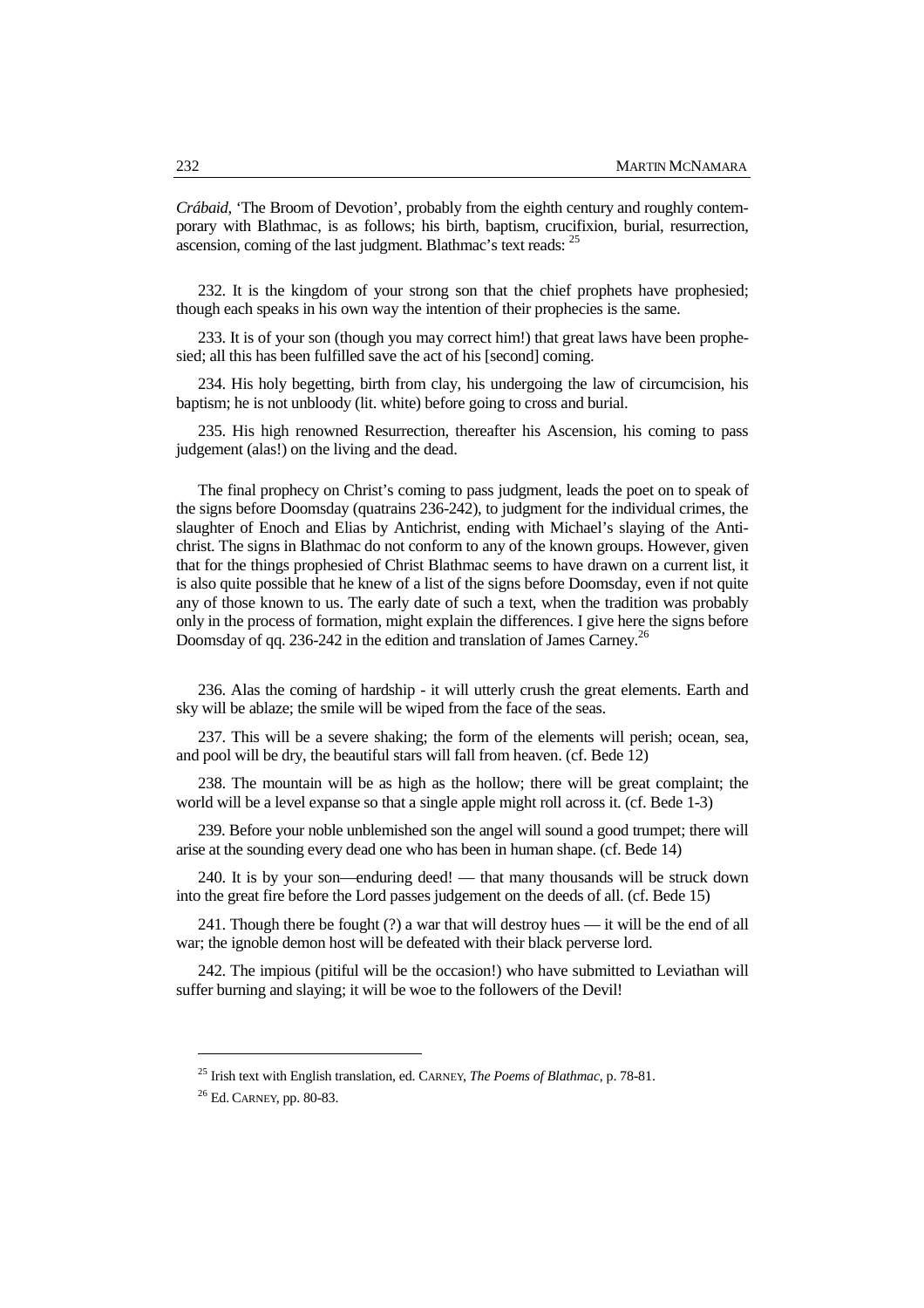This gives the following list:

Alas the coming of hardship –

- i. it will utterly crush the great elements.
- ii. Earth and sky will be ablaze (cf. Ps.-Bede 5); the smile will be wiped from the face of the seas.
- iii. This will be a severe shaking; the form of the elements will perish;
- iv. ocean, sea, and pool will be dry the beautiful stars will fall from heaven. (cf. Ps.- Bede 12)
- v. The mountain will be as high as the hollow (cf. Ps.-Bede 3);
- vi. there will be great complaint;
- vii. the world will be a level expanse so that a single apple might roll across it. (cf. Ps.- Bede 1-3)
- viii. Before your noble unblemished son the angel will sound a good trumpet; there will arise at the sounding every dead one who has been in human shape. (cf. Ps.- Bede 14)
- ix. It is by your son enduring deed! that many thousands will be struck down into the great fire before the Lord passes judgement on the deeds of all. (cf. Ps.- Bede 15)

# *b) Signs of Doomsday in Karlsruhe (Priscillianist?) Collection (8th century?)*

We may have evidence for the presence in Ireland of some form of the *Apocalypse of Thomas* in the eighth century in a text preserved in the Karlsruhe manuscript Aug CCLIV, fol. 153. This manuscript was written at the end of the eighth or the beginning of the ninth century, probably in northern Italy. The codex is a composite one of three distinct manuscripts. The opening section (fol. 153-213) of the third of these was published by D. De Bruyne in 1907, who regarded it as fragments of Priscillianist apocrypha, $^{27}$  a position generally rejected. The text published by De Bruyne has six items, the third of which is a sermon attributed to Saint Augustine, beginning: *Fratres karissimi, qui in Xpisto deum colentes*. This has some parallels with the *Apocalypse of Thomas.* M.R. James regarded the contents of the texts published by De Bruyne as Irish, a position that has been generally accepted, but without any detailed examination of the question.<sup>28</sup> A critical edition of this entire text, with an examination of questions relating to it, is called for. A point that may be made here is that some, if not all, the pieces brought together in the Karlsruhe manuscript may have originally circulated as independent units. This is true of the text that interests us, with passages from the *Apocalypse of Thomas.* Charles D. Wright has found that a piece almost identical with the third item published by De Bruyne has been transmitted independently in two other manuscripts, namely Pal. lat. 220 (siglum P) and Pal. lat. 212 (siglum V). P (Pal. lat. 220, fol. 48v-53r) was written in Anglo-Saxon script in the Middle or Upper Rhine regions in the early ninth century, and

<sup>27</sup> Ed. DE BRUYNE, 'Fragments retrouvés d'apocryphes priscillianistes', *RevBén* 24 (1907), 318-335 (with introduction and discussion); the Latin texts reproduced in PLS 2, 1503-1522

<sup>28</sup> M. R. JAMES, 'Irish Apocrypha', *JTS* 20 (1919), 9-16, at 14-16;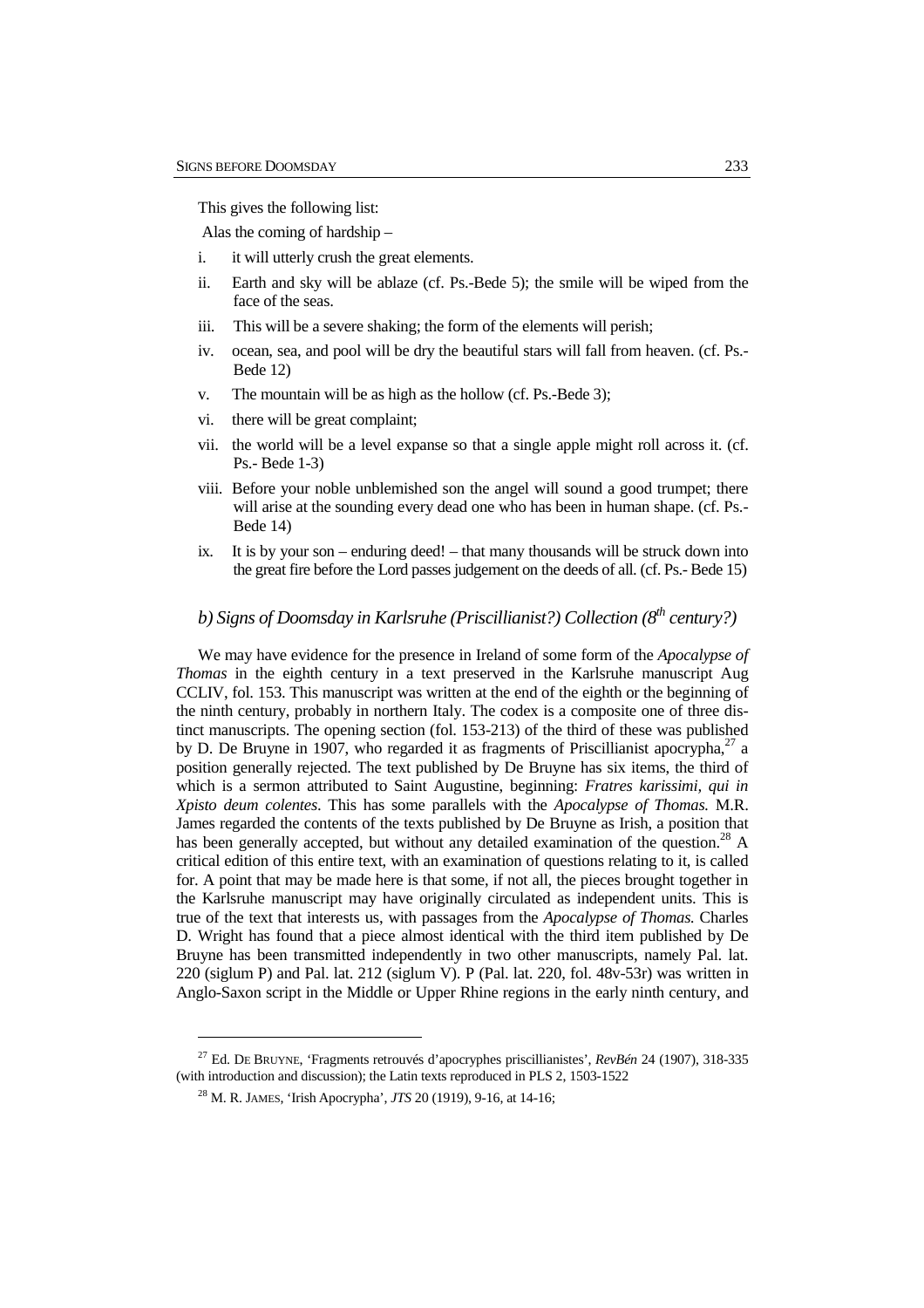was at Lorsch by the tenth century.<sup>29</sup> It has a copy of the interpolated text of the *Apocalypse of Thomas* (not connected with Ireland), and a number of items believed to be Irish or related to Irish tradition, for instance the sole copy of what is regarded as Redaction XI of the *Visio Pauli*, a series of homilies beginning *In nomine Dei summi¸* edited by Robert McNally who regarded them as Irish,<sup>30</sup> a recension of the Hiberno-Latin text, *Dies Domenica*, and immediately preceding this an enumerative motif encountered in several Hiberno-Latin compilations. $31$  Pal. lat. 220 has also a commentary on the Athanasian Creed, within which one finds a text which overlaps with the second part of De Bruyne's item no. 3 from the Karlsruhe manuscript. This text has not been published. I give it below as an appendix in the edition of Charles D. Wright, who has collated it with Karlsruhe Aug. 254 (K), ed. De Bruyne, p. 325 and with MS Pal. lat. 212 (V).

In his edition of the interpolated text of the *Apocalypse of Thomas* Bihlmeyer noted the parallels between *Thomas* and the Karlsruhe texts published by De Bruyne.<sup>32</sup> He gives the following chart which seems to make clear that some text or texts of *Thomas* was known in the circles from which the Karlsruhe text emanated (which is recognised by a number of scholars as Ireland).

| <b>APOCRYPHE PRISCILLIANISTE</b>                                                                                                                                                                | <b>APOCALVPSE DE THOMAS</b>                                                                                                                                                                                                                                                                                                                                                                                                                                                                                                                                                                                                                                                   |  |
|-------------------------------------------------------------------------------------------------------------------------------------------------------------------------------------------------|-------------------------------------------------------------------------------------------------------------------------------------------------------------------------------------------------------------------------------------------------------------------------------------------------------------------------------------------------------------------------------------------------------------------------------------------------------------------------------------------------------------------------------------------------------------------------------------------------------------------------------------------------------------------------------|--|
| $(ed. D. De Bruyne, lines 44-64)$                                                                                                                                                               |                                                                                                                                                                                                                                                                                                                                                                                                                                                                                                                                                                                                                                                                               |  |
| Fratres karissimi, in postremo uidebitis multa<br>mala in seculo prefines aduenient, servi dei<br>blapsphemabuntur, iniquitas unusquisque<br>proximo suo operatur, totus mundus in mali-<br>gno | Audi Thomas, quae oportet fieri in nouis-<br>simis temporibus erunt famis blasphe-<br>mium, iniquitas, nequitia unusquisque<br>quod ille placeant hoc loquantur et sacer-<br>dotes mei inter se pacem non habebunt<br>erit turbatio magna in omni populo, interi-<br>tus, domus domini erit in desertis et altaria<br>eorum abominabuntur, ut aranea intexant<br>in eis laetitia periit, et gaudium recedit,<br>in illis diebus malum abundavit ueritas<br>non erit, auaritia habundauit<br>Uae illis qui nuptias faciunt: ad fame<br>et necessitate filius generant.<br>(Texte interpolé de Clm. 4585 d'après<br>Wilhelm [Deutsche Legende und Legen-<br>dare <sub>l</sub> ) |  |
| positus in mendacio in fornicatione in omni-<br>bus                                                                                                                                             |                                                                                                                                                                                                                                                                                                                                                                                                                                                                                                                                                                                                                                                                               |  |
| malis et persecutionibus, anathema uirginitatis                                                                                                                                                 |                                                                                                                                                                                                                                                                                                                                                                                                                                                                                                                                                                                                                                                                               |  |
| denutabitur, ecclesie deserentur, ueritas                                                                                                                                                       |                                                                                                                                                                                                                                                                                                                                                                                                                                                                                                                                                                                                                                                                               |  |
| non agetur, pax non erit, disciplina peribit,<br>bella exercentur in illis diebus.                                                                                                              |                                                                                                                                                                                                                                                                                                                                                                                                                                                                                                                                                                                                                                                                               |  |
| Uae his qui nuptias facient quoniam aut gladio<br>aut fame aut catipiuitate filios generabunt.                                                                                                  |                                                                                                                                                                                                                                                                                                                                                                                                                                                                                                                                                                                                                                                                               |  |
|                                                                                                                                                                                                 | prima die nubes sanguina tonitrua                                                                                                                                                                                                                                                                                                                                                                                                                                                                                                                                                                                                                                             |  |

<sup>29</sup> See B. BISCHOFF, 'Lorsch im Spiegel seiner Handschriften', in *Die Reichsabtei Lorsch. Festschrift zum Gedenken an ihre Stiftung 764,* ed. F. Knöpp, 2 vols. (Darmstadt, 1973-77), II, pp. 7-128, at 49 and 108-109. See also WRIGHT, *The Irish Tradition*, p. 111. See also WRIGHT, 'Apocryphal Texts', p. 40.

<sup>30</sup> R. MCNALLY, '"In Nomine Dei Summi": Seven Hiberno-Latin Sermons', *Traditio* 35 (1979), 121- 143. See also WRIGHT, 'Apocryphal Texts', p. 40.

<sup>31</sup> See C. WRIGHT, *The Irish Tradition*, p. 111.

<sup>32</sup> P. BIHLMEYER, 'Un texte non interpolé de l'Apocalypse de Thomas', *Rev. Bén.* 28 (1911), 270-282 (from Munich, Clm 4563, of the  $11<sup>th</sup>$ -12<sup>th</sup> century); the chart on p. 279.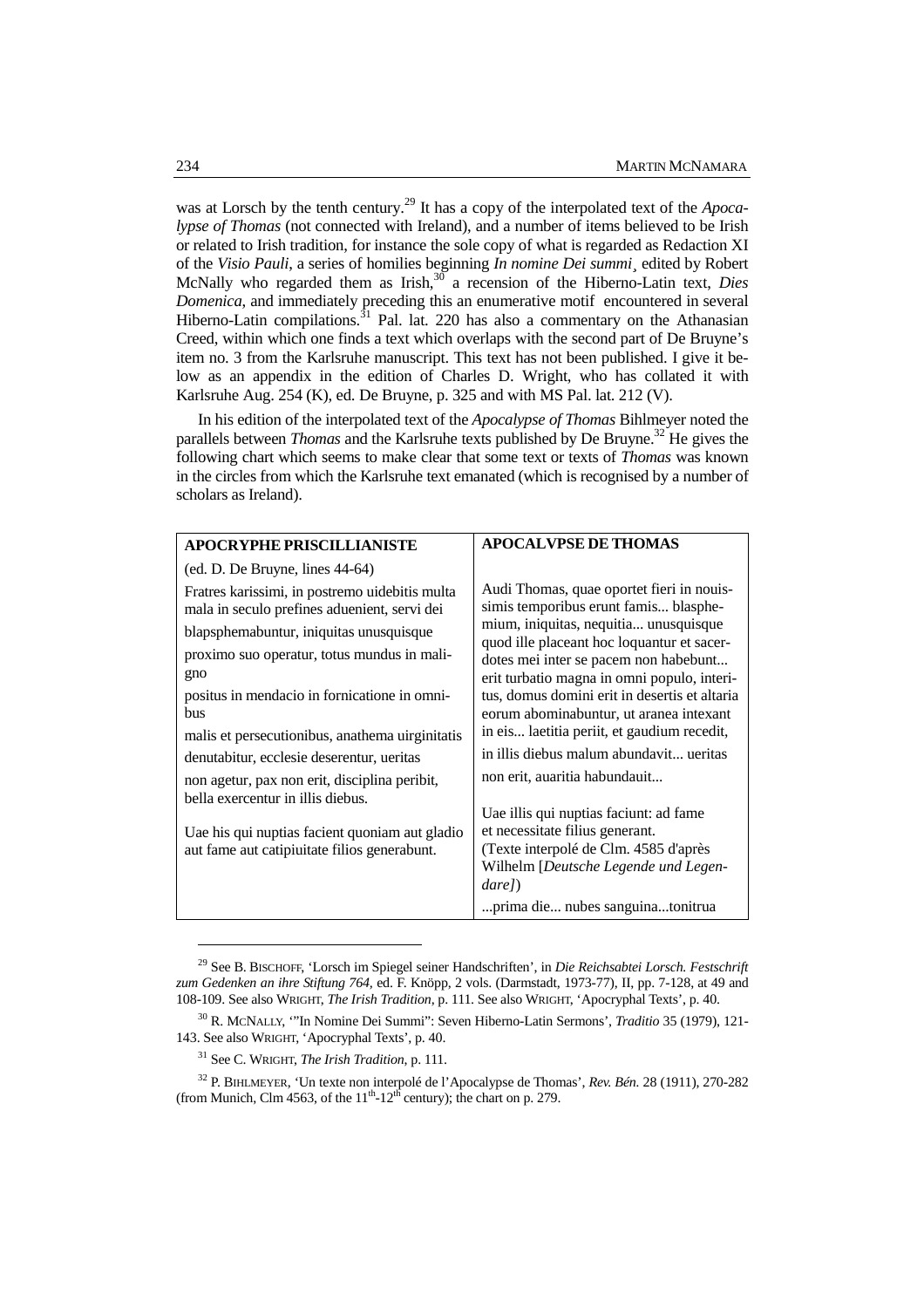| Prima die sabbato nix et grando                                                                                                                                                                                                                                                                                                                                                                                                                                                                                                                     | magna (voyez le texte publié ligne 12                                                                                                                                                                                                                                                                                                                         |
|-----------------------------------------------------------------------------------------------------------------------------------------------------------------------------------------------------------------------------------------------------------------------------------------------------------------------------------------------------------------------------------------------------------------------------------------------------------------------------------------------------------------------------------------------------|---------------------------------------------------------------------------------------------------------------------------------------------------------------------------------------------------------------------------------------------------------------------------------------------------------------------------------------------------------------|
| ueniet super omnem terram cum tonitrua                                                                                                                                                                                                                                                                                                                                                                                                                                                                                                              | ss.) portae celi aperientur(l. 19)  scin-<br>debitur firmamentum celi ab oriente usque                                                                                                                                                                                                                                                                        |
| magna terribili tube et mortui resurgent;                                                                                                                                                                                                                                                                                                                                                                                                                                                                                                           | ad occidentem (l. 40 s.) omnes homines                                                                                                                                                                                                                                                                                                                        |
| alia dioe mare siccabitur, tertia dioe aperietur<br>celum et ascindetur ab oriente usque in occi-<br>dente. Tune fugient peccatoribus dicentes<br>montibus et collibus : cadent super nos et<br>operiet nos et non habebunt refrigerio nisi in<br>ore inferni degluttinentur nos. Tunc exercitus<br>angelorum uidebitur cum christo et omnes<br>sancti et omnes justis et erunt in letitia oeterna<br>sine fine in consortio patriarcharum et in me-<br>dio chori angelorum et in iugi letitia propheta-<br>rum et consedio cum omnium sanctorum in | fugebunt in monumentis et dicent, uti-<br>nam terra aperiret se et deglutiret nos (1.<br>44 ss.) Tunc me uidebunt desuperue-<br>nientem  cum uirtute et sanctorum ange-<br>lorum (l. 48 ss.) tunc et in aera tollentur<br>et ibunt mecum gaudentes in celis<br>tune erit illis magnum gaudium corarn<br>patre rneo et coram angelis sanctis (l. 68<br>$SS.$ ) |
| secula seculorum sine fine in letitia magna.                                                                                                                                                                                                                                                                                                                                                                                                                                                                                                        |                                                                                                                                                                                                                                                                                                                                                               |

## *c) Signs of Doomsday in Saltair na Rann (ca. 1000)*

*Saltair na Rann* ('The Psalter of the Quatrains') is a poetical composition of 162 cantos or poems. The original work had only 150, a fact which has given the work its name. From internal evidence it has been generally assumed that the work was composed 988 A.D. The subject matter of the *Saltair* is sacred history from creation onwards, based on scripture, but mainly on the apocryphal *Adam and Eve* tradition for the creation narrative. The additional poems (Cantos 151-162) after canto 150 express repentance and ignorance of God and treat of the signs and events which are to occur during the nine days before Doomsday, then of the resurrection and retribution.

The entire Irish text, without translation, has been edited by W. Stokes.<sup>33</sup> The Irish text of cantos 153-162 on the signs before Doomsday, with English translation, are given by W.W. Heist.<sup>34</sup> Heist devotes chapter 4 of his work to a study of the chief early groups of the signs tradition. Towards the end s of this, $35$  and immediately before the diagram (pedigree as he calls it) indicating one of the possible lines of development, he sums up the findings of chapter 4 in nine points, which mainly concern the place of *Saltair na Rann* in the development of the tradition. 1. *Saltair na Rann* is derived, in its basic structure, from the seven-days list of signs before Doom in the *Apocalypse of Paul*; 2. It contains almost all the fifteen signs, five very distinctive ones of them being grouped in the order of the earliest datable form of the legend [=Pseudo-Bede] in strophe CLVI. 3. It is the earliest known text of any part of the Fifteen Signs. 4. It is so closely related in detail and wording to the *Airdena inna Cóic Lá ria mBráth* that either the corresponding parts must be descended from a common Irish ancestor or one must descend from the other. 5. The *Airdena* or an ancestor of it has also borrowed some material from *The Evernew Tongue*. 6. The Damien (in Heist's orthography), Pseudo-Bede, Ava and Comstor types of the legend resemble the *Airdena* fairly closely, though they are much simplified. The earliest of these, the Damien

<sup>33</sup> W. STOKES, *Saltair na Rann* (Anecdota Oxoniensia, Medieval and Modern Series, I,iii; Oxford, 1883).

<sup>34</sup> W.W. HEIST, *The Fifteen Signs before Doomsday* (East Lansing, MI; 1952), pp. 2-21.

<sup>35</sup> HEIST, *The Fifteen Signs*, p. 98.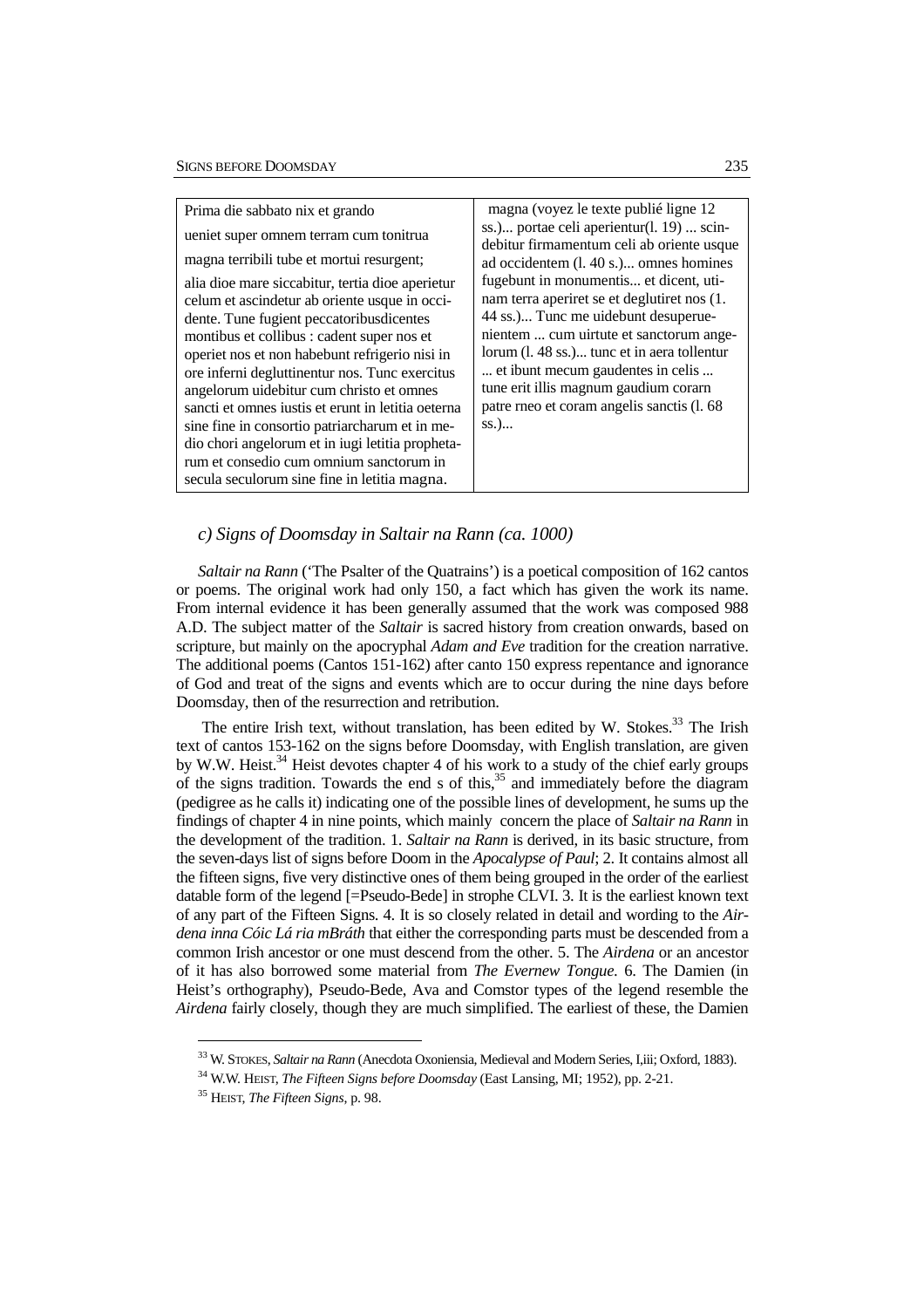type, is also the closest to the *Airdena* in content. 7. The Old French version is quite different from all other versions, though it is closest to the *Airdena*; but in several details it agrees more closely with *Saltair na Rann* (and in lesser degree with other forms of the *Apocalypse of Thomas*). It also has borrowed at least one detail from an Irish version of the legend of Antichrist. 8. The Welsh *Arwyddion eyn Dydd Brawd* (*Gwynn gwarandaw*) has the days numbered backwards like the *Airdena*, and resembles the Irish piece in some other details. 9. The Middle English *The Debate between the Body and the Soul* is a seven signs type, ultimately derived from the *Apocalypse of Thomas*. But most of the signs are more like those of the fifteen-day legend than the other seven-day forms; and as in fifteenday forms, there is usually only one sign on each day.

Heist has arrived at definite positions on a variety of questions and texts. It remains for the research currently in progress to re-evaluate these in the light of a new edition of the texts. The section of *Saltair na* Rann with the Signs of Doomsday is being critically edited by Caitríona Ó Dochartaigh for the volume *Apocrypha Hiberniae* 2.

# *d) The Signs of Doomsday in the Catechesis Celtica (10th century)*

*Catechesis Celtica* is the name given to the contents of the Vatican Library codex Reg. 49. It is a tenth century manuscript, most probably written in Brittany. Its contents are religious, with homilies and other items. It has much material of Irish origin or with strong Irish affiliations.<sup>36</sup>

One of the items it contains (fol.  $52v$ ) is a text on signs for the seven days before Doomsday. Charles Wright has shown that it is one of six abbreviated texts of the *Apocalypse of Thomas*. <sup>37</sup> Within this group its closest affiliation is with an abbreviated text of the same apocryphon preserved in the manuscript Oxford, Bodleian Library, Hatton 26, written in England in the thirteenth century. This manuscript has some items with Irish affiliations. While not certain, it is probable that the abbreviated text of *Thomas* of the *Catechesis Celtica* represents Irish tradition. The Vatican codex Reg. 49 and the Oxford text are the only Latin texts of *Thomas* from England or Ireland.

In the *Catechesis Celtica* text the signs are followed by a passage on eternal rewards and punishments, very much in the tradition of Irish eschatological teaching.<sup>38</sup> While it is possible that this ending was added to the signs on the Continent, it would seem more probable that the entire unit, with the seven-day set of signs, circulated in Ireland.

I here give the text with the Signs before Doomsday (from MS Biblioteca Apostolica Vaticana, Reg. lat. 49, fol, 52v) and the retribution that follow on the general judgment.<sup>3</sup>

<sup>36</sup> On the *Catechesis Celtica* and its Irish affiliations see M. MCNAMARA, 'The Irish Affiliations of the *Catechesis Celtica*', *Celtica* 21 (1990), 291-334; M. MCNAMARA, 'Sources and Affiliations of the *Catechesis Celtica* (MS Vat. Reg. lat. 49)', *Sacris Erudiri* 34 (1994), 185-237; J. RITTMUELLER, 'MS Vat. Reg. 49 Reviewed', *Sacris Erudiri* 33 (1992-1993), 259-305.

<sup>37</sup> C.W. WRIGHT, 'Apocryphal Texts', 37-40, 55-62.

<sup>&</sup>lt;sup>38</sup> See MCNAMARA, 'Sources and Affiliations', p. 234, with reference to p. 233, with an earlier text on eternal joys in the same manuscript.

 $39$  With this ending see the ending on a homily on the Second Coming in the same MS Reg. lat. 49, fol. 51r (cited in MCNAMARA, 'Sources and Affiiations' p. 233): *Beati quibus dabitur altum rus angelorum sine curis, ubi est dies sine nocte, tranquillitas sine uento, gaudium sine fine, ubi sunt VIII quae nullus in hoc*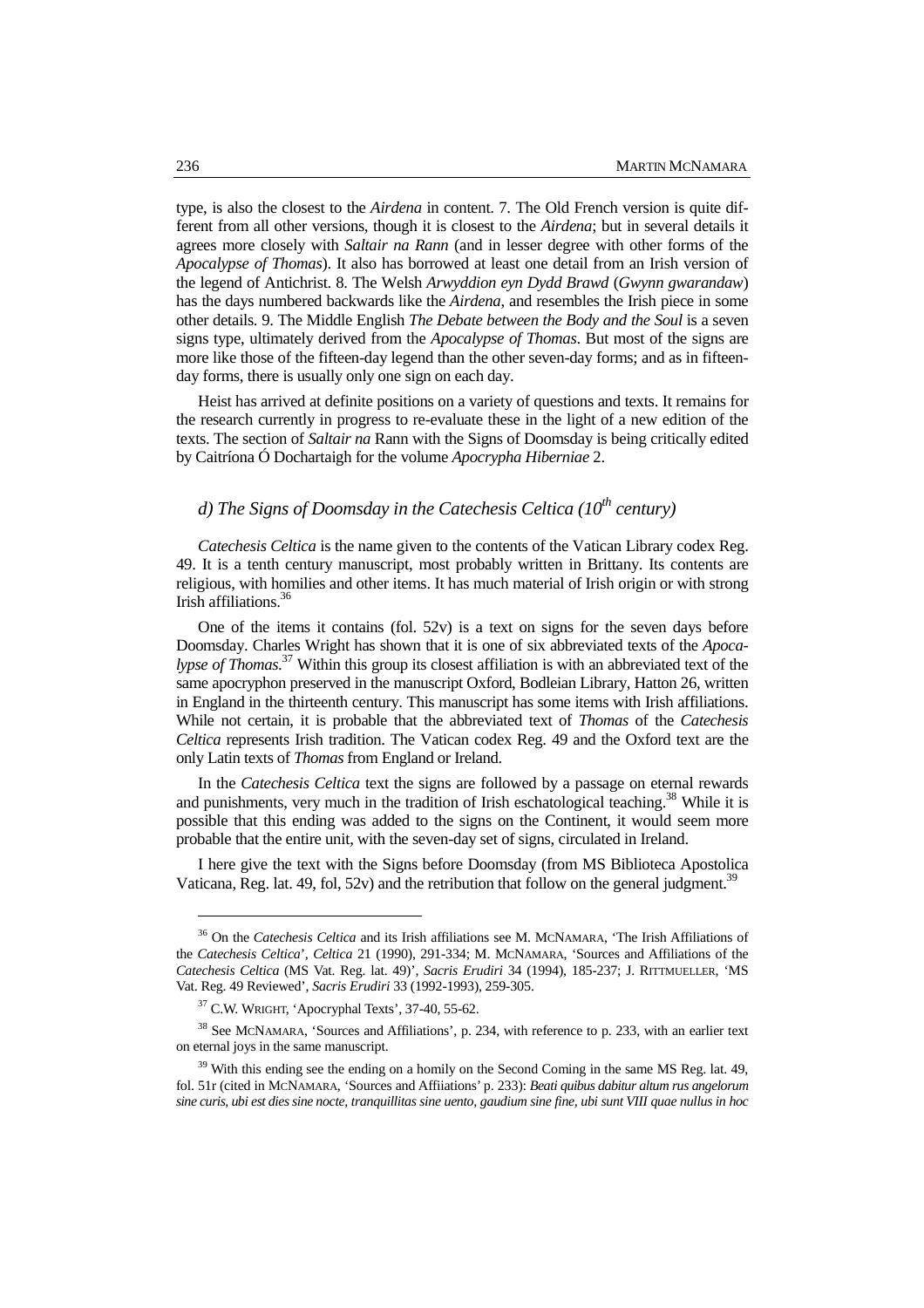$\overline{a}$ 

De diebus VII ante diem iudicii

Primo die primum signum iudicii, mormur magnum, erit in caelo. Hora tertia diei erit uox magna in firmamento caeli, nube magna sanguinea descendente ab aquilone; et tonitrua magna erunt, et fulgora fortia sequentur illam nubem, et cooperient nubes caelum. Et erit pluuia sanguinis super terram.

Secunda die erit uox magna in firmamento caeli, et mouebitur terra de celo suo, et pars aperietur in firmamento caeli ab oriente. Et potestates magne eructabunt per partes caeli, et cooperient totum caelum.

Tertia diei hora II erit in caelo signum igneum et solfureum, et abissi terram rigabunt. De IIII angulis mundi primum celum plicabitur ut liber et non apparebit continuo ut putei abissi obscurabuntur usque ad horam X. Tunc dicent omnes angelici populi: Appropinqua nobis, Domine, ne pereamus.

Quarto die hora prima maria et terrae aquilonis orientia loquntur, et abissi mugebunt. Tunc commouebuntur uniuersae uirtutes terrae et <terrae> motus in illa die erit, et cadent idola gentium et omnia facta terrae.

Quinta die hora V subito erunt tonitrua magna in caelis. Ortus solis et ortus lunae rapietur. Erunt tenebrae magnae usque ad uesperum. Et stelle auertuntur a misteriis suis. In ista die omnes gentes odient saeculum et condemnabunt uitam saeculi huius.

Sexta die hora VI diei scindetur caelum in firmamento ab oriente parte usque ad occidentem. Erunt angeli prospicientes de caelis. Tunc <homines> fugient in montibus et abscondent se ante uirtutem angelorum dicentes: Aperiet se terra et deglutiet nos. Sunt et alia quae numquam facta sunt ex quo celum creatum est.

Septimo die hora II per IIII angulos saeculi simul totum caelum plicabitur. Iniqui angeli facientes bellum inter se tota diae et angeli sancti pernecabunt eos propter electos meos.

Post haec hora VI erit uox tenera, suauis, quando dicet Pater sanctis et iustis: *Venite, benedicti Patris mei, possidete regnum quod uobis paratum ab <origine> mundi.* Aspera uox erit, quando dicet impiis et peccatoribus: Ite, maledicti, in ignem aeternum. In ista die iudicii, sicut Petrus ait: *Erit dies unus tamquam mille anni et mille anni tamquam dies unus.* Mille erit dies unus impiis et peccatoribus. Sanctis autem et iustis mille anni quasi dies unus erunt.

Vae enim illi homini, qui expectat hunc diem cum malo merito, si prius ei non eueniat dies confessionis peccatorum suorum ante exierit de corpore suo, quia omnis peccator tunc moritur primo uiuens in peccato. Quandiu f<uer>it in peccato, moritur et in sepulcro et in inferno perpetuo.

Vae semper homicidiis et periuris et idolatriae seruientibus et adulteris et furibus et maledic<t>is et falsis testibus, et rapina inmerito rapientibus. Hi autem omnes, qui iniqua agunt, ibunt in suplicium aeternum, ubi est fletus et stridor dentium, ubi tenebrae sine lucae, ubi fumus et frigus, ubi sempiterna maledictio.

Non sic erit iustis et perfectis in omnibus mandatis Dei bene operantibus. Ibunt in uitam aeternam in regno sp<l>endido, in letitia sempiterna sine tristitia, iuuentus sine senectute,

*mundo habere potest, etiamsi fuisset rex totius mundi: uita sine morte, iuuentus sine senectute, letitia sine tristitia, pax sine discordia, lux sine tenebris, sanitas sine dolore, regnum sine commotatione...*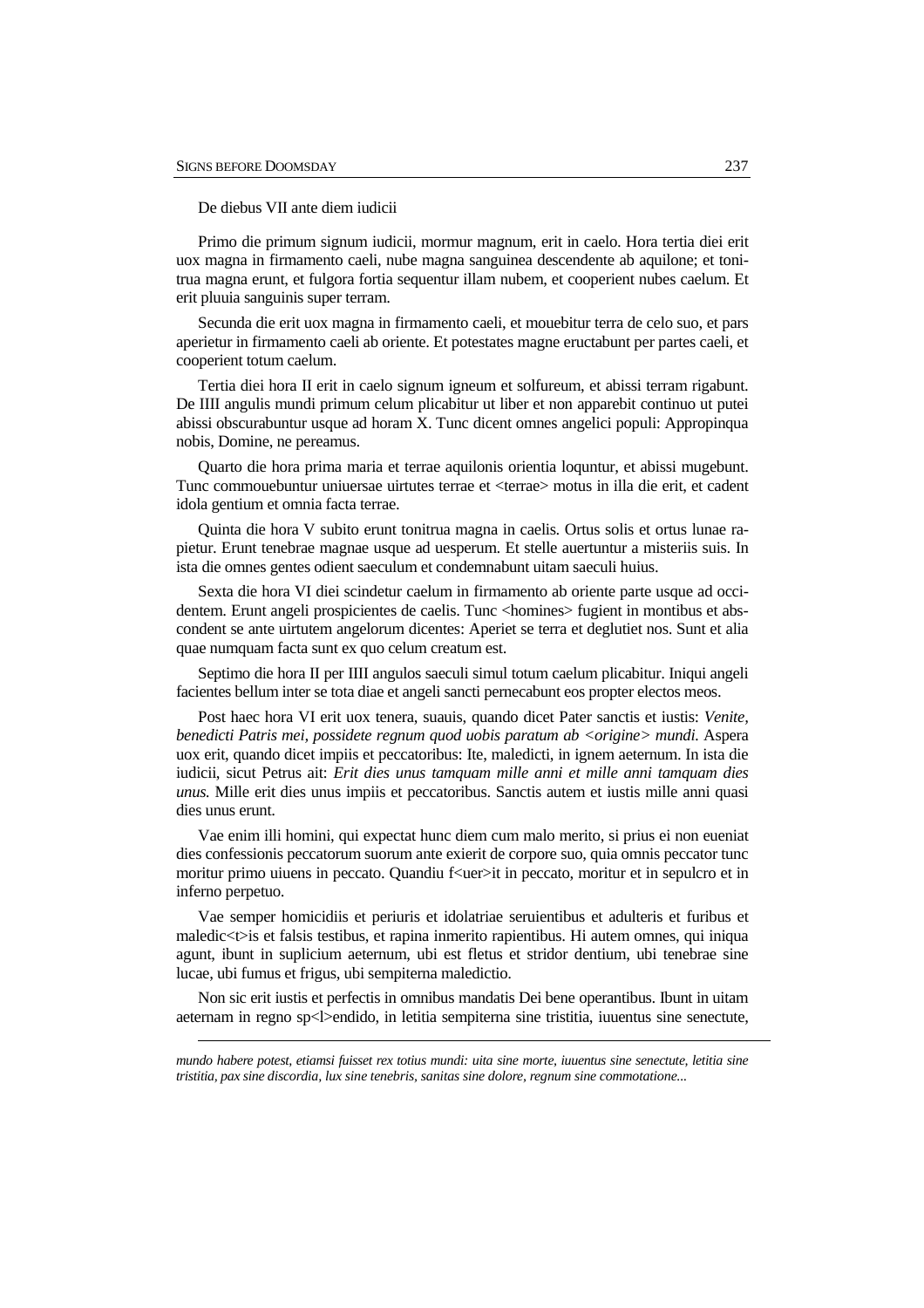lux sine tenebris. Nullum malum aduenit. Nullum bonum abierit, sicut apostolus dicit: *Quod oculus non uidit, nec auris audiuit, nec in cor hominis ascendit, quae praeparauit Deus diligentibus se. Et tunc uidebimus eum sicuti est.* Videbimus regem iuuenem et aeternum et regnum aeternum. Videbimus Patrem et Filium et Spiritum sanctum.

## *e) The Signs of Doomsday in the Early Recension of the Evernew Tongue*   $(10^{th}, 9^{th}, 8th$  century?)<sup>40</sup>

As we can see from the diagram given above, W.W. Heist believes that in the formation of the Fifteen Signs tradition together with *Saltair na Rann* the *Evernew Tongue* served as a most important secondary source.

*In Tenga Bithnua*, 'The Evernew Tongue', is a name given in Irish tradition to Philip the Apostle, arising from a tradition that at his martyrdom his tongue was cut out seven times (in the Irish *Passion of Philip;* nine time according to *In Tenga Bithnua* itself) by his torturers, but he did not cease preaching. The Irish work under this name is preserved in three recensions, the first and most important in the Book of Lismore.<sup>41</sup> In the work, in response to questions addressed to him the *Evernew Tongue* gives information on a great variety of subjects, such as the creation of the universe, especially about the seven heavens, the seas, wells, rivers, precious stones and trees of the earth, the sun and stars, birds, beasts and men. The two final questions concern the end time, the answer to the second last containing the signs before Doomsday. Some of the questions, and other portions of the text, are in Latin.

Many questions have arisen as to the nature of this work and the sources used, and a variety of answers given. As Máire Herbert has stated in the notes to her translation of part of the text in 1989: 'Much painstaking literary and source analysis is required before any really informed judgement can be passed on this interesting composition'.<sup>42</sup> This work has now been very competently completed by John Carey, in a volume to appear in the series *Apocrypha Hiberniae 2,* to by published by Brepols Publishers in the series *Corpus Christianorum Series Apocryphorum*.

Hitherto the original composition was generally assigned a date of the tenth century. His examination of the first recension has made John Carey feel convinced that the original text was older than has hitherto been held, belonging at latest to the ninth and perhaps even this based on a Hiberno-Latin text of the seventh or eighth century.

For a fuller understanding of the Fifteen Signs tradition in Ireland I believe it permitted to reproduce here the full text of the Signs before Doomsday of this recension, and (with his kind permission) in the translation of John Carey. The text reads as follows:

(§91). *Interrogaverunt sapientes Ebreorum*: '*Indica nobis de die iudicii, et quomodo destruetur mundus, et quo tempore destruetur*.'

The Ever-new Tongue answered: 'It is not pleasant,' said he, 'even to be reminded of the Judgment concerning which you ask. Trembling and fear come upon even the angels

<sup>40</sup> See MCNAMARA, *The Apocrypha,* # 104A, p. 132.

<sup>41</sup> Ed. W. STOKES, 'The Evernew Tongue', *Ériu* 2 (1905), 96-162.

<sup>42</sup> In M. HERBERT and M. MCNAMARA, *Irish Biblical Apocrypha. Selected Texts in Translation* (Edinburgh: T & T Clark, 1989), p. 183.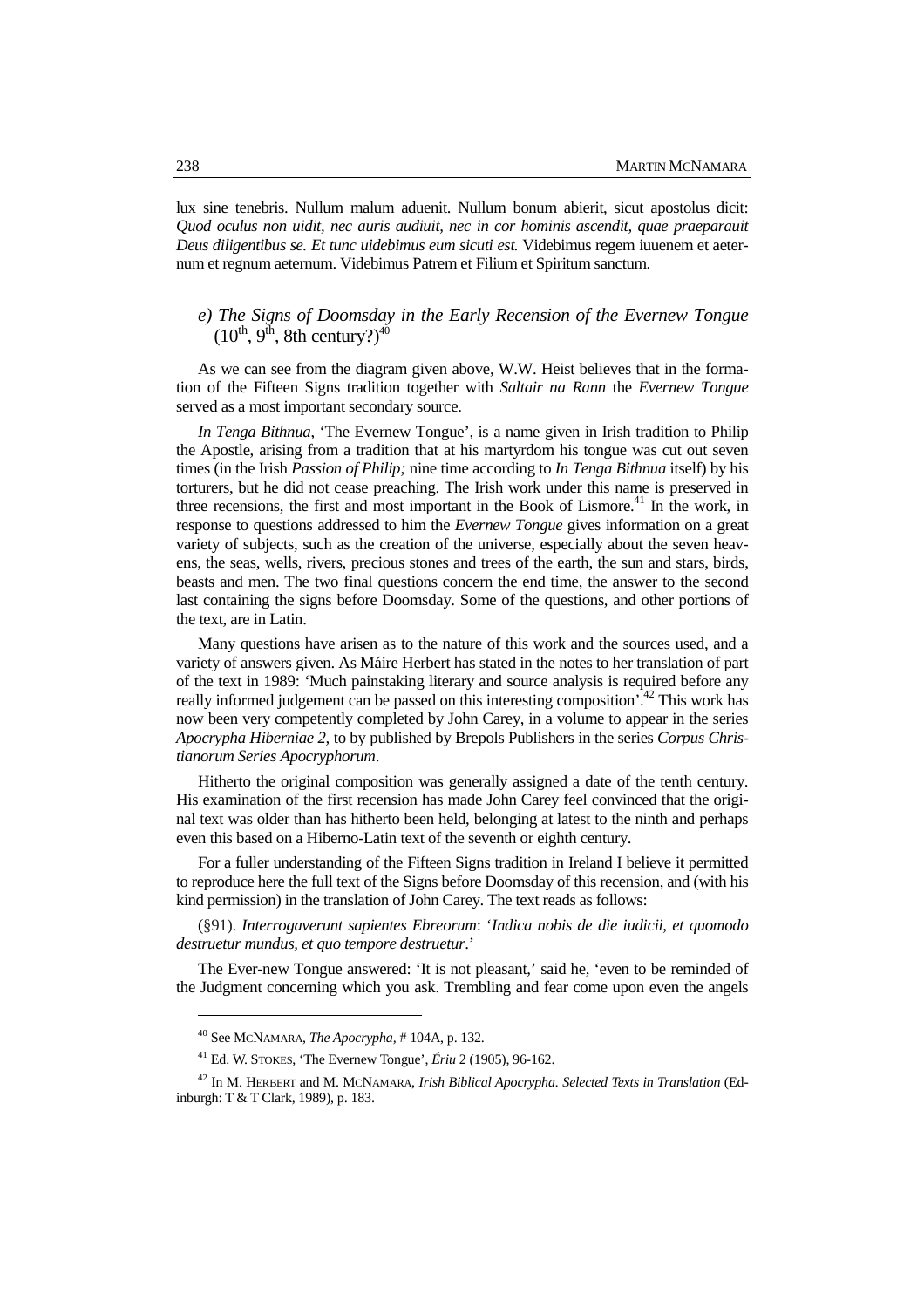of heaven when it is remembered and brought to mind. For it is cause for much trembling and fear:

- (i) 'The three hundred and sixty-five eruptions (?) from the mountains of fire, bursting upon the lands before the face of the great King whose power will destroy the world.
- (ii) 'The tottering and breaking of the seven heavens as they bend down upon [the] lands.
- (iii) 'The rising and the tumult of the four fiery winds from the cardinal points of heaven, with roaring and the coming of thunder and lightning from every quarter.
- (iv) 'The thundering of the 3,375 stars as they fall from heaven.
- (v) 'The moon turning the colour of blood.
- (vi) 'The sun quenching its light.
- (vii) 'The hosts of heaven will be so numerous on that day that no mortal will be able to see them all, or to reckon their number, but only God.
- (viii)'The woods and mountains dissolving (?) in a fiery blast from every side.
- (ix) 'The crying out of the beasts, and of all the animals of the land.
- (x) 'The raining down (?) of fire in every land.
- (xi) 'The flocks of birds in the air crying out because of the streams of fire.
- (xii) 'The bellowing of the whales and the fish in the seas because of the ebbing away of the salt seas and the heat of the fire.
- (xiii)'The descent of the nine orders of heaven, and the crying and singing of the souls as they come to take their bodies from the earth.
- (xiv) 'The wailing and outcry of the sinners as they plead for mercy from the Lord whom they have afflicted; and it will be a `cry into the void' for them, and `repentance too late'
- (xv) 'The outcry of those in hell, as the souls are vomited up to the assembly, so that judgment may be passed upon each one according to its deserts.
- (xvi) 'The smiting together of the seven heavens as they dissolve in the winds of fire.
- (xvii)'The shaking of the earth as it is knocked backwards and upside down.
- (xviii) 'The wailing and outcry of the demons and the souls of the sinners, as hell closes over them forever.'

The next, and final question, in the *Evernew Tongue* is on the precise time, in daytime or nightime, in which the world was created or will be destroyed and (in which) the Lord rose from the dead. It indicates that the signs before Doomsday were considered with the pattern of the overall endtime:

**§93***. Interrogaverunt sapientes Ebreorum:' Quo tempore die vel nocte mundus factus est vel distruetur. et Dominus surrexit a mortuis?'*

With regard to sources for the Signs texts of *Tenga Bithnua* Carey first reviews earlier research on the matter. St. John Seymour compared 'the crying and singing of the souls as they come to take their bodies from the earth' (lines 20-21; sign xiii) with the *uox magna*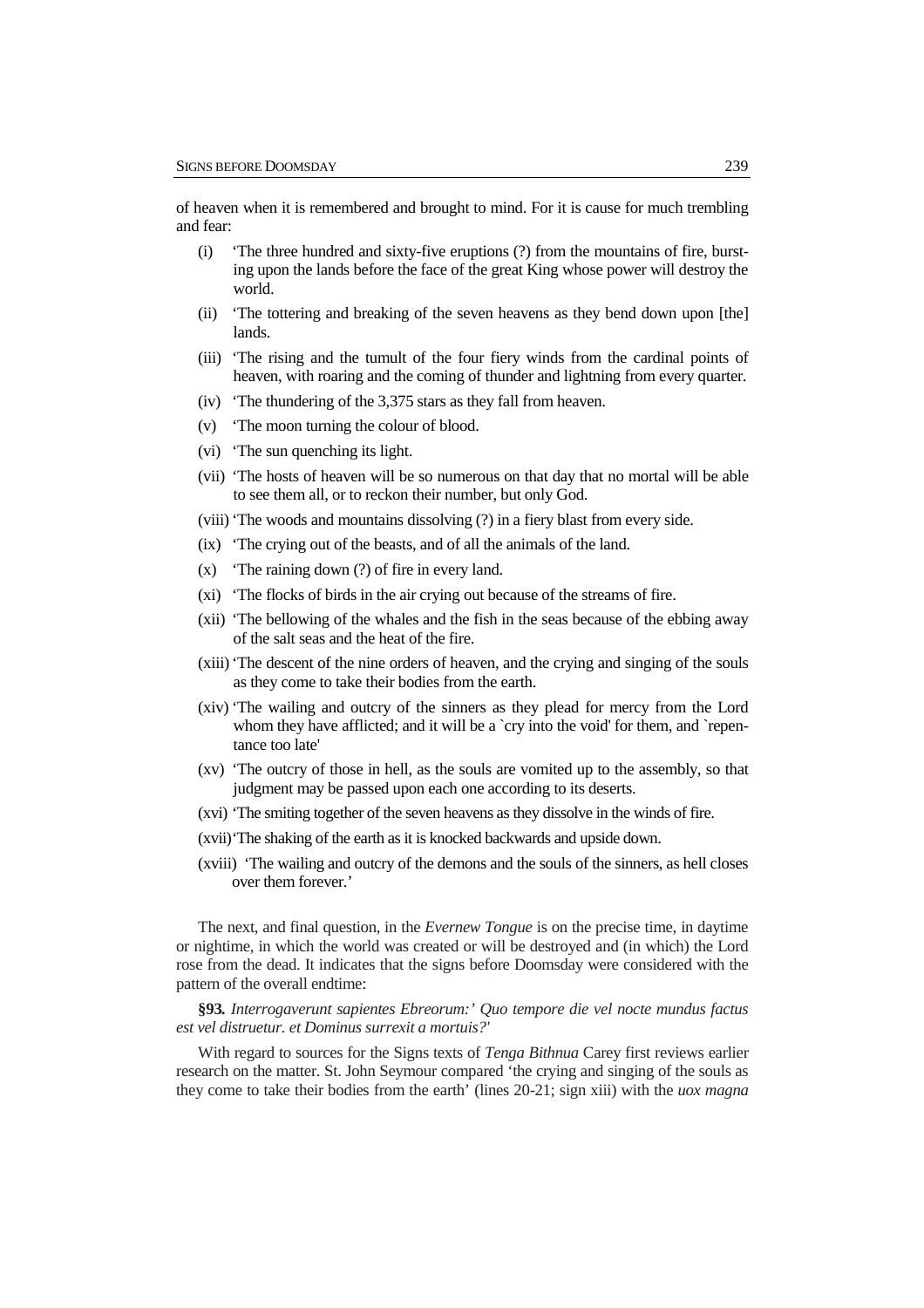uttered by souls reclaiming their bodies in the *Apocalypse of Thomas***;** <sup>43</sup> but W.W. Heist denied that this resemblance was sufficient evidence that the former had indeed drawn from the latter. Heist preferred to assume that *TB'*s lost source had belonged to the same 'general body of Jewish and Christian apocalyptic' as the *Apocalypse of Thomas*, and to see any similarities between the texts as being explicable on this basis: 'in the present state of the evidence, there seems to be little more to say of the relations of the *Evernew Tongue* to earlier works'.<sup>44</sup>

Carey then gives his own assessment. When account is taken of the readings of the second recension as well as the first (in the Book of Lismore), however, close parallels to the *Apocalypse of Thomas* can be found in items (ii), (xiii), (xvi) and (xvii): given that the *Apocalypse*'s influence may be discernible in §66.16-17 of the first recension [that is, 'the mountain of fire which was formed from the fire of Judgment'; cf. *Apoc. Thom.*, Bihlmeyer 1911, 273], the case for a significant connection seems persuasive; items (iii-vi) appear to derive from Revelation 6:12-13, 7:1. Nos (i) and (ix-xii) of the above list resemble items in the tract *De quindecim signis*: one copy of this tract is preserved in the pseudo-Bedan *Collectanea*, a miscellany which has been tentatively assigned to an insular milieu (Bayless and Lapidge 1998, 30). Items (ix-xii), however, are closest not to the *Collectanea* version but to that used by the eleventh-century Italian scholar Peter Damian: the latter, or one of its sources, must therefore have been available to the author of *TB.* 

## *f) The Signs of Doomsday in the Second Recension of the Evernew Tongue*   $(12<sup>th</sup>$  century: middle or second half)<sup>45</sup>

A second recension of the *Tenga Bithnua* is known from four manuscripts. It has been edited by Úna Nic Énri and Gearóid Mac Niocaill.<sup>46</sup> From a study of the language they believe that a date for the work in the middle or second half of the twelfth century would be acceptable. The overall relation of this second to the first recension does not concern us here. There is, however, a significant difference in the Signs before Doomsday. I give the relevant text of this second recension here in the translation of John Carey (with his consent):

**\$91.** The wise men of the Hebrews said: 'Tell us,' said they, 'tidings of the Day of Judgment. How is the world dissolved throughout the land, and at what time is it destroyed?']

**§92.** The apostle said: 'Those tidings are not pleasant for you. For when the angels of heaven give thought to them, there is trembling and fear upon them on their account:

- (i) 'The tremblings and fear of the three hundred and seventy-five mountains, bursting before the face of the great high powerful King,
- (ii) 'Breaking and trembling seizing the whole world.

<sup>43</sup> With reference to SEYMOUR 1923, 162; text in BIHLMEYER 1911, 273.52-57.

<sup>44</sup> With reference to HEIST, *The Fifteen Signs*, (1952), 65.

<sup>45</sup> See MCNAMARA, *Apocrypha,* # 104F, p. 136.

<sup>46</sup> Úna NIC ÉNRI and Gearóid MAC NIOCAILL, 'The Second Recension of the Evernew Tongue', *Celtica* 9 (1971), 1-59.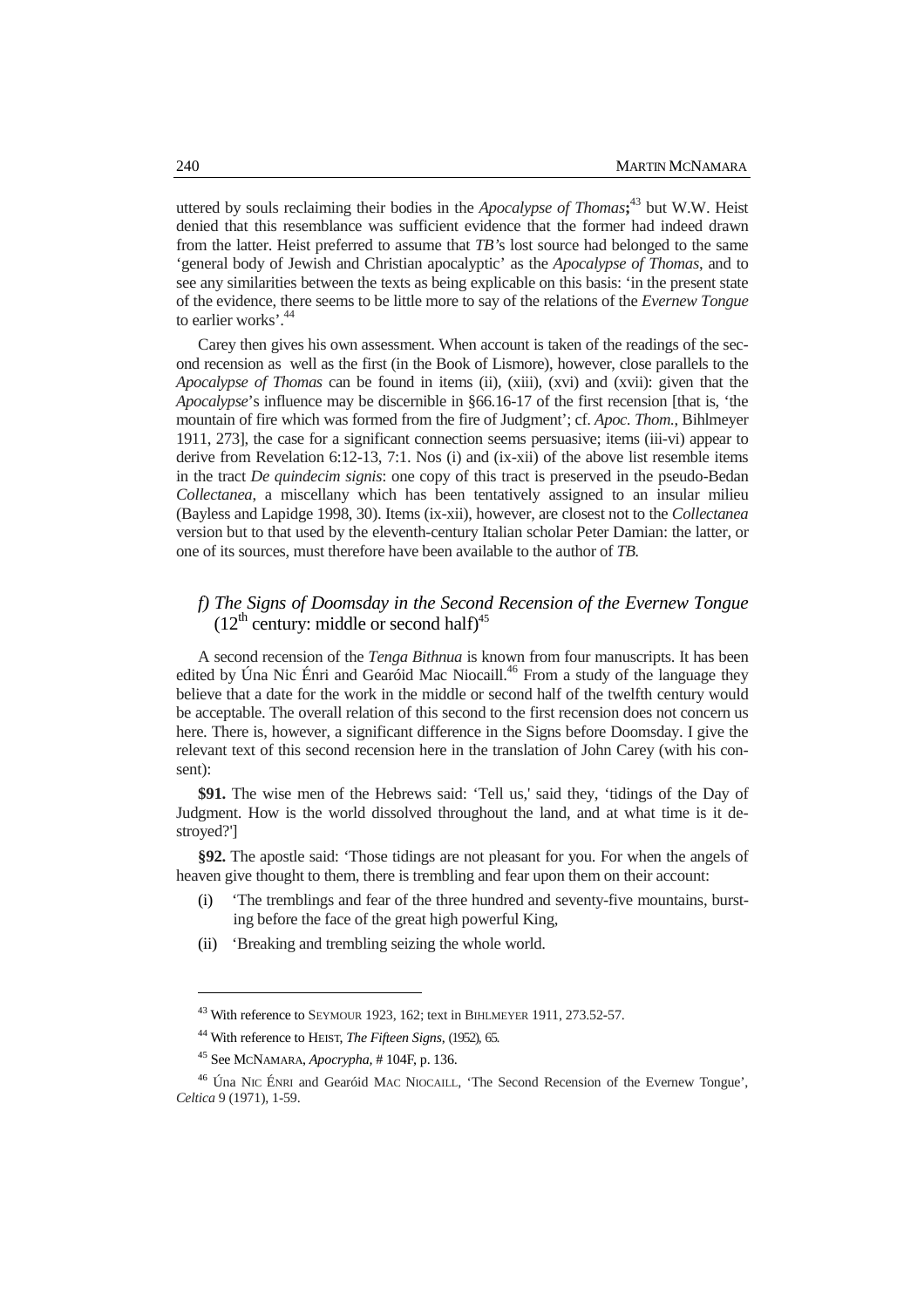- (iii) 'The seven heavens will bend down from the southern corner of heaven, so that the bright radiance of the angels and the sunny dwelling of the royal house will be plainly visible to the earth.
- (iv) 'The rising of the four fiery winds from the four corners of the world,
- (v) 'The tumult and loud clashing of the 1,305 stars as they fall from heaven, and the moon turning the colour of blood, and the sun confined in the blackness of coal and [deprived] of its light.
- (vi) 'So great will be that peril that there will not be a bright angel whose appearance will not change, save only the countenance of God.
- (vii) 'The burning and falling of the woods and mountains at the blast of the fiery sea, and the crying out of the beasts at the heat of the fire of the purgatory of the animals of the earth, and the screaming of the flocks of birds in the air because of the streams of fire, and the bellowing of the whales of the sea because of the great heat of the fire ebbing around them.
- (viii)'The singing together of the nine orders of heaven, and the crying of the souls as they come to take the bodies in which they did good deeds and bad deeds. Woeful then will be the cry of the sinners as they plead for mercy from the Lord after their offence and on account of having gone against his will. It will be a cry without [receiving] mercy, and it will be repentance without atonement, and it will be peril without end.'

[§93. The wise men of the Hebrews asked: 'Is it in the day or in the night that the world was made; or when will it be dissolved, or in what hour did God arise from the dead?']

## *g) The Signs before Doomsday in a Poem 'Garbh éirghidh iodhna an bhrátha',*  attributed to Donnchadh Mór Ó Dálaigh (died. 1224)<sup>47</sup>

Donnchadh Mór Ó Dálaigh was trained in bardic learning and also in subjects taught in monastic schools, some of which still existed. He is chiefly noted as a religious poet. A large number of poems (more that 160), mostly religious in nature, have been attributed to him.

The poem on the Fifteen Signs is very closely related to the Pseudo-Bede type.<sup>48</sup> According to Heist 'most of the variations from the Pseudo-Bede type in Ó Dalaigh's poem are presumably due to the difficulties of the metrical requirements of his verse'. $49$  The poem, in fact, may conceivably be descended directly from Pseudo-Bede, but is, however, probably independent of the Pseudo-Bede text.<sup>50</sup> Heist, in fact, can use the evidence of Pseudo-Bede to corroborate the order of the signs found in RIA, MS. 23.D.3 (one of the MSS used by McKenna), against that of the majority of the MSS, followed

<sup>47</sup> MCNAMARA, *The Apocrypha, #* 104E, pp. 135-136.

<sup>48</sup> Edited with English translation by Lambert MCKENNA,'The Signs of Judgment', in *The Irish Monthly* 55 (1927), 260-264

<sup>49</sup> HEIST, *The Fifteen Signs,* p.136.

<sup>50</sup> HEIST, *The Fifteen Signs,* pp. 136, 106, 199.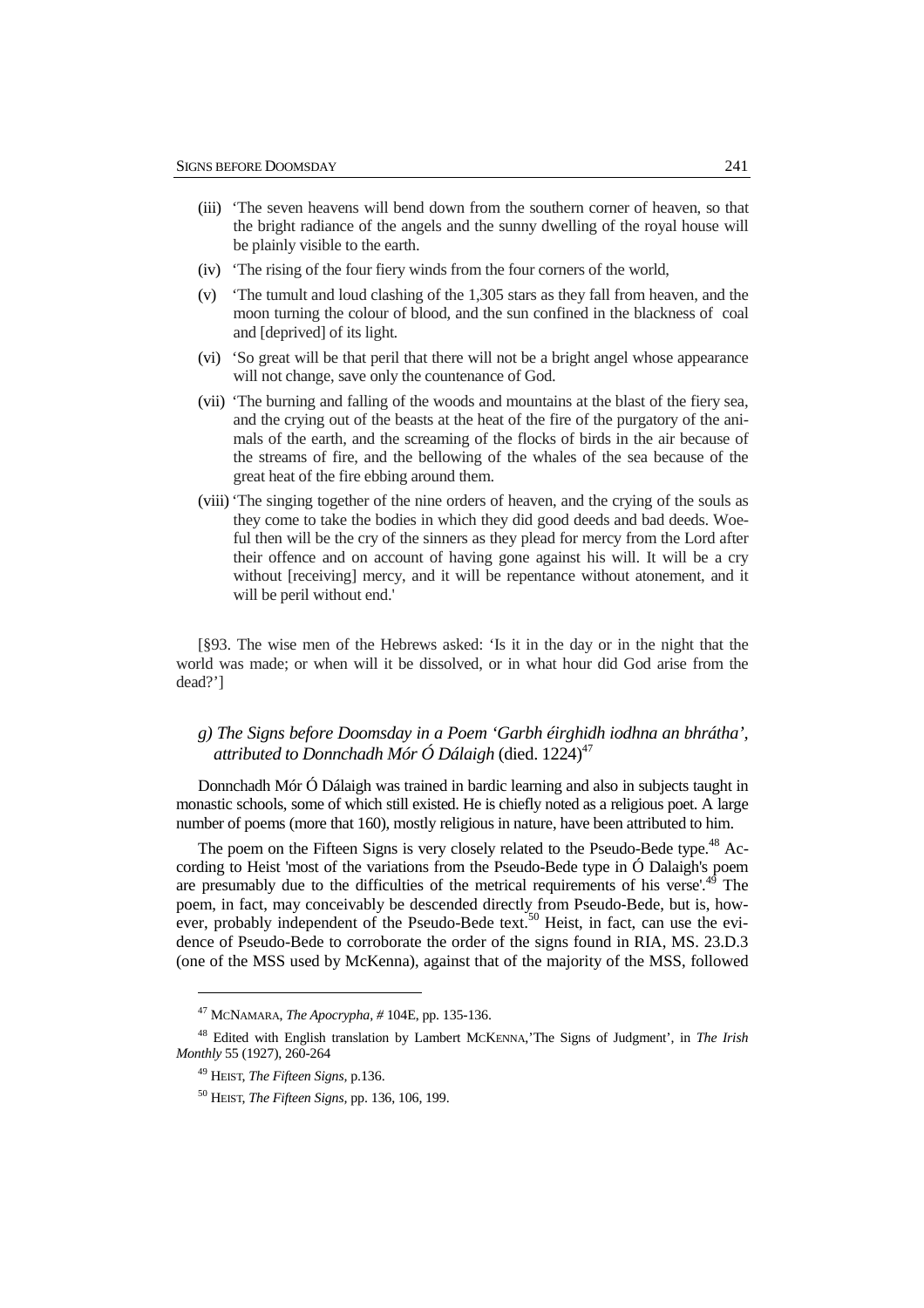by McKenna in his critical edition.<sup>51</sup> This close relationship, we may add, is possibly an additional indication of the Irish origin of Pseudo-Bede.

It will be for the current research to examine the statements made by Heist. Ó Dalaigh's poem has 38 verses. The first 22 of these are on the fifteen signs; of the remaining verses, 23-34 are on the judgment. Quatrains 35-36 are on the order of the blessed in heaven: married couples, maids [*thus McKenna; ogha –*read 'virgins'?] and widows are above around the Lord, enjoying the same life as the angels (cf. Mark 12:25 etc.). Christ's mother is there in her own body – presupposing belief in the bodily Assumption of Mary. Those there who die young are considered blessed (# 37; cf. Wisdom of Solomon 4:10- 14). The poem ends with a somewhat mysterious quatrain: 'To Peter Pope of Rome come mighty throngs; every man (*cách;* every one) shall find him as a golden palace adorned'

Quatrain 17 in McKenna's edition gives the content of the sign for the twelfth day, with explicit mention of the day in question (unlike for all other days). Quatrains 18-19A of McKenna's edition, with no apparent connection with the context, seem out of place. It is for the editor of the new edition to determine whether they are interpolations.

The sources of the entire poem seem relatively clear. For the first part (qq. 1-22) it is the pseudo-Bede text; for the judgment scene (qq 23-33) Mat 24; for 35-36 poss-ibly Irish eschatology texts. I give the final section here, in McKenna's translation, with source indication for some of the text.

22. On the **fifteenth day**: the earth shall blaze as tinder: next day shall come the judgment which shall make all men (?)

23. God shall send His good Son on Monday to judge the world; God's Monday-meeting to judge the dead shall be a dread fierce struggle.

24. Christ will utter— dread strait the great reproach to us; the Creator will tell us of His being spurned by us in churlishness. $52$ 

<sup>51</sup> HEIST, *The Fifteen Signs*, pp. 137-139.

 $52$  The following verses depend ultimately on Mat 25:44; 25:42; 25:41, but probably more immediately on catechetical developments on the text of Matthew. For the judgment scene we may compare the roughly contemporary (12<sup>th</sup> century) *Scéla lái brátha*, 5-12; ed. W. STOKES, 'Tidings of Doomsday. An Early-Middle-Irish Homily', *Revue Celtique* 4 (1880), 245-257, at 246: '5. 'When the Son of God and Man in one Person shall come with honour and with glory, and all his angels along with him, then will he sit on his throne and on the station of his glory and all the human beings will be collected there in his presence, and he will make their division and their separation thereafter. He will set in order, forsooth, his Saints and his Righteous ones on his right hand; but the sinful and the unrighteous he will set in order on his left. It is then that the King will say to those that are on his right, "Come ye, oh blessed ones, possess my Father's kingdom that hath been prepared for you from the beginning of the world! For I was in hunger and ye gave me food: I was in thirst and ye gave me drink; I was in need of a guesthouse and ye gave me hospitality; I was without raiment and ye gave me raiment: I was in sickness and ye came to watch me: I was in captivity and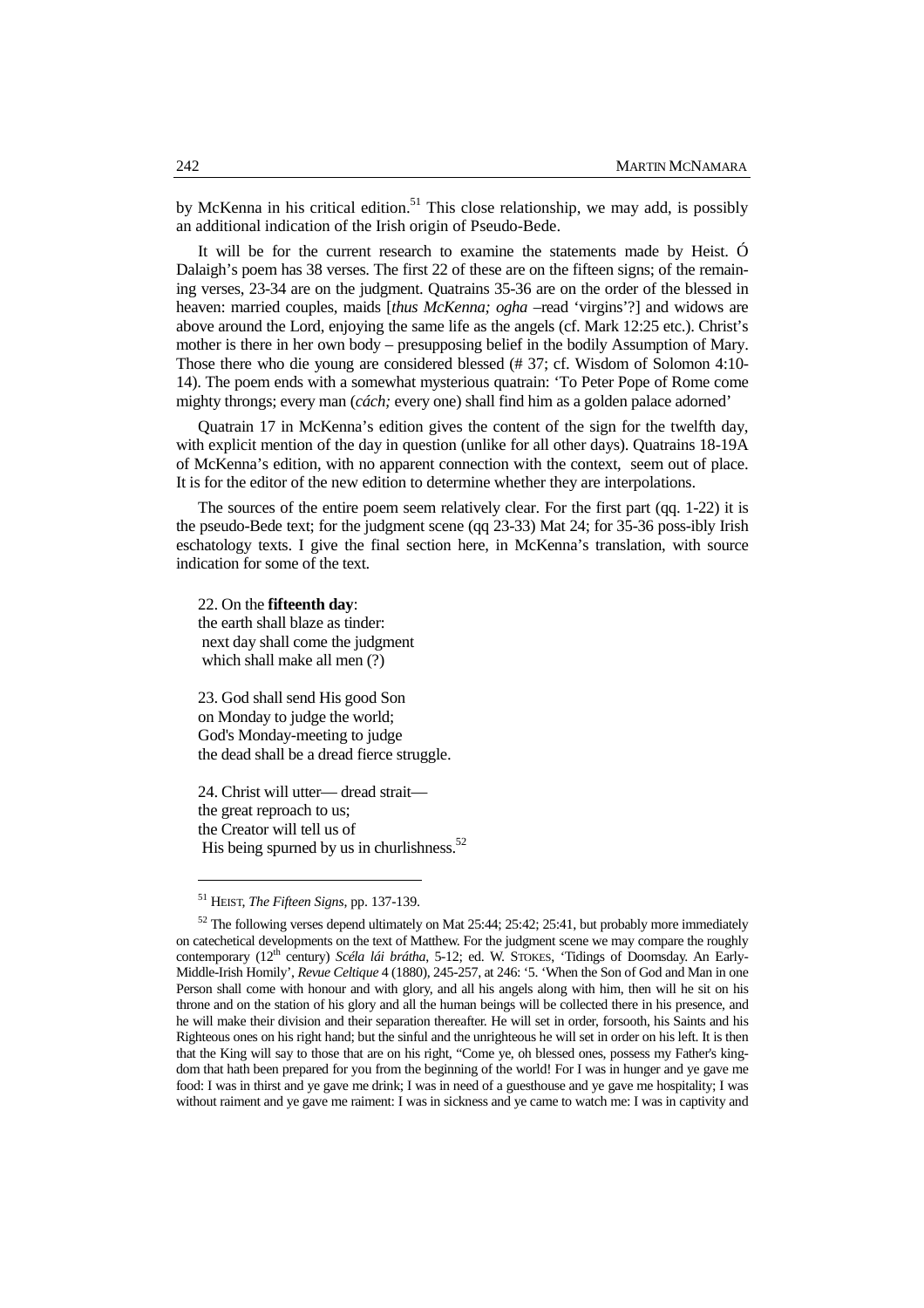25. 'When did we spurn Thee?' we cry out in sorrow 'to Thee had we seen Thee. O Lord, we would have given the kine of our possession'.

26. 'I was the beggar in thy door-way In thirst and hunger, Not getting price of bit or sup While you were in comfort.

27. 'I was every poor man, the woman in rags; every beggar naked and destitute —they spoke the truth—was I.

28. 'Ye folk who left me thus, depart to Devil's home, and experience, as befits you, the place ye have deserved.'

29. Great then shall be the noise of weeping from Devil's castaways; sad the groans of the anguished folk as devils take them away.

30. Woe to the body cast into the abyss in the dread abode of Hell; it is not possible to describe what the folk of that fort endure.

 $\overline{a}$ 

ye came to loose me and to help me." 6. It is then that the Righteous will give this answer to the Lord: "Oh Lord", say they, "when saw we thee in hunger or in thirst and gave thee food and drink? when saw we thee in need of a guesthouse or without raiment, and gave thee hospitality and raiment? or when saw we thee in sickness or captivity and came to get tidings of thee and to loose thee?" 7. This then is the answer that the Lord will give to the Righteous: "Every time", saith he, "that ye have done good for the poor in my name, it is for me ye have done it." 8. Those then are the six kinds of mercy by which the heavenly kingdom is bought. They are the six glassen doors through the which comes the light of eternal life into the Church. Those are the six steps whereby the Saints and the Righteous ascend to Heaven. 9. Then shall the Lord give also unto them that are on his left hand this bitter, awful answer, to wit, to the folk that have not fulfilled his will and his command, and it is this that he shall say to them, casting them into hell: "Depart from me, oh cursed ones, and go ye into the everlasting fire that hath been prepared for the Devil and his evil household. For I was in hunger and in thirst and ye gave me not food or drink: I was in need of a guest-house and raiment and ye gave me not hospitality or raiment: I was in sickness and captivity and ye came not to get tidings of me or to loose me." 10. It is then that the impious ones shall give this answer to the Lord: "Oh Lord," say they, "when saw we (thee) in hunger, or in thirst, or in need of a guest-house, or without raiment, or in sickness, or in captivity, and rendered not attendance nor lowly service unto thee?" 11. It is then the Lord will give an answer to them: "Every time", saith he, "that ye have not done good for the poor in my name, it is for me ye have not done it." 12. Those then are the six chief things through the which hell is attained. Thereafter then the unjust shall be hurled headlong into hell's pain and into the everlasting punishment, but the Saints and the Righteous shall go into the life everlasting to inhabit heaven along with God and his angels for ever and ever.'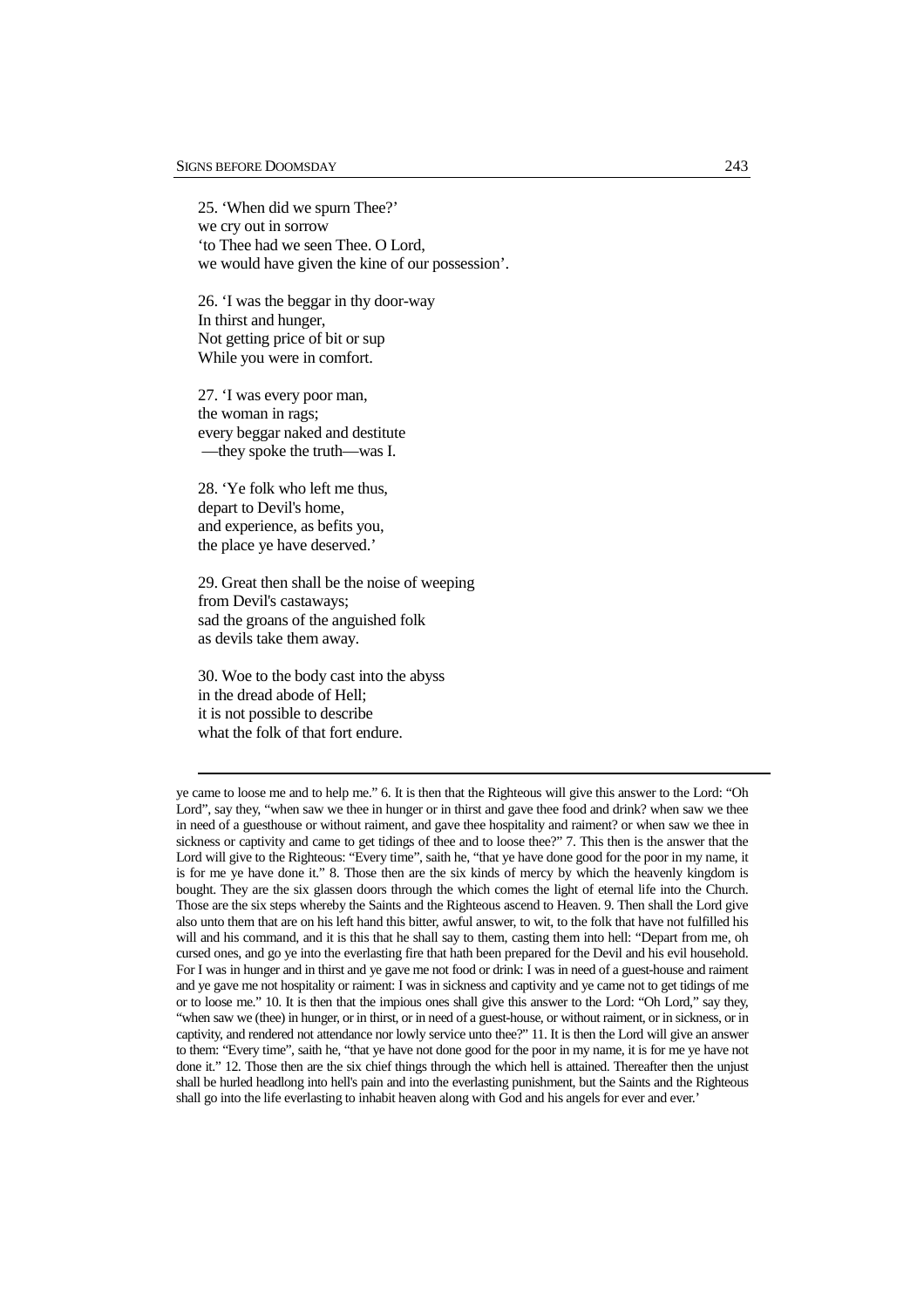31. Alas O Lord for him who deserves to be driven from Heaven woe to him who parts—may we never part from that lofty fair palace.

32. Christ Who holds sway shall say 'Ye folk who abandoned Me not, come in the strength of my blessing with me into everlasting life.'

33. 'He who abandoned feast in my honour,' says the King of Heaven, 'shall get a better banquet-house without ceasing or end,'

34. Bright shining-faced angels shall open the doors to them; 'twould be hard to distinguish the bright sun from the splendour of each angel's face.

35. Married couples, maids [*ógha*, translate: 'virgins'?], widows are above around the Lord in Heaven in three holy ranks enjoying the same life as the angels.

36. Christ's mother in her own body shall be seen by all in Heaven; Heaven's King on His throne shall be seen on Mary's left.

37. Short the life of those whom death takes from youth before their sins for the world was not long dear to them; 'tis a danger to those to whom it is granted.

38. To Peter Pope of Rome come mighty throngs; every man shall find him as a golden palace adorned.

 $\overline{a}$ 

*h) The Signs in the Poem 'Airdena an Brátha'* (date: not before  $1100$ )<sup>53</sup>

The text headed *Airdena inna Cóic Lá nDéc ria mBráth* ('The Signs of the Fifteen Days before Doom'), edited by W. Stokes from the *Book of Lismore*<sup>54</sup> is one of the best-

<sup>53</sup> See MCNAMARA, *The Apocrypha*, # 104C, pp. 133-134.

<sup>54</sup> W. STOKES, 'The Fifteen Tokens of Doomsday', *RC* 28 (1907), 308-326.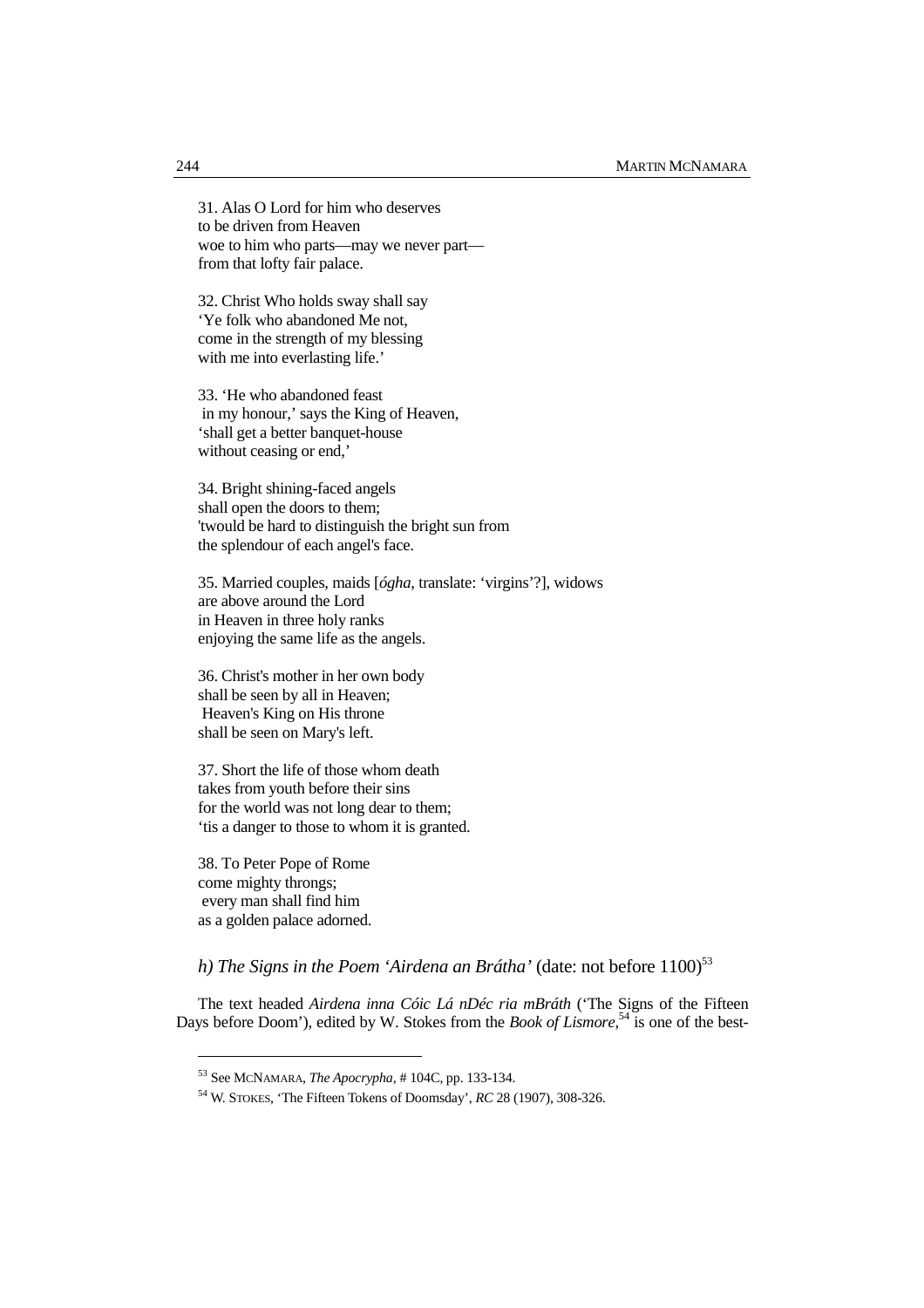known Irish texts with the fifteen signs before Doomsday. Its position within the Fifteen Signs tradition, and place in the development of this tradition, have been examined by St. John D. Seymour<sup>55</sup> and W. W. Heist.<sup>56</sup> These recognise the affiliations with the specific Damian form of the legend. Heist also notes the differences from Damian in some instances and agreements at times with Pseudo-Bede. Much of Heist's examination is taken up with comparisons of *Airdena* with *Saltair na Rann*, and the differences in the individual signs from Damian and comparison with the signs in other forms of the tradition, especially Pseudo-Bede. In his view if we take the *Airdena* to be a quite primitive form of the legend we can successfully account for the relationships between the Damian and Pseudo-Bede types of the legend, as previous explanations have failed to do.<sup>5</sup>

It will be for a new examination of the *Airdena* to evaluate Heist's views and assess the position of this text in the overall development of the legend of the Fifteen Signs. Here I make some basic observations, which need to be taken into consideration.

*Airdena* is a prose text, with fifty-three paragraphs in Stokes's edition. Nineteen of those are devoted to the fifteen signs before Doom, the signs being numbered from the fifteenth day before Doom to the day before Doom, in this differing from the general order found in the texts of the tradition. The signs or events for some days are briefly described; the description of the signs for other days is quite lengthy, in this differing markedly from the Damian text. The order is also not always that of Damian.

While the heading (*Airdena*, 'signs', 'tokens') speaks of the signs before Doomsday, more than half of the text (paragraphs 23 to 53) goes beyond the signs and speaks of judgment, eternal rewards and punishments. The sources used by this section require examination. The source for paragraphs 37-45 and 47-48 is demonstrably the *Elucidarium* of Honorius Augustodunensis (*floruit* early 12<sup>th</sup> century). We know very little of the person who names himself in his writings as Honorius Augustodunensis, and what we do know is derived principally from his writings. He was very much under the influence of Anselm of Canterbury and also of Scotus Eriugena whose writings he was instrumental in popularising. He seems to have lived for some time in England and had relations with Canterbury, and apparently also with Worcester.<sup>58</sup> Most of his work, however, seems to have been in Southern Germany and Austria. He had relationships with Regensburg and the Irish monastery of St James there, and with one of its abbots, the Irishman Christianus. Opinion is divided about the Honorius's country of origin, whether France, Germany, England or even Ireland. Honorius may have been a pen-name, rather than his real name. His first writing, the *Elucidiarium* already referred to, was written about 1095, his latest known one from around 1135.

The sources for the remaining paragraphs of the second part of *Airdena* (23-36; 49-53) may be compared with certain texts of Irish eschatology.

The bearing of the identification of sources for the second part of *Airdena* needs to be evaluated in any study of the work's bearing on the history of the Fifteen Signs legend. It

<sup>55</sup> St. JOHN D. SEYMOUR, 'The Signs of Doomsday in the Saltair na Rann' in *PRIA* 36 (1923), 154- 163, at 161.

<sup>56</sup> W.W. HEIST, *The Fifteen Signs,* pp. 72-91.

<sup>57</sup> HEIST, *The Fifteen Signs*, p. 90.

<sup>58</sup> For Honorius, see M. MAC CONMARA, *An Léann Eaglasta in Éirinn 1000-1200* (Dublin: Clochomhar, 1982), pp. 47-49.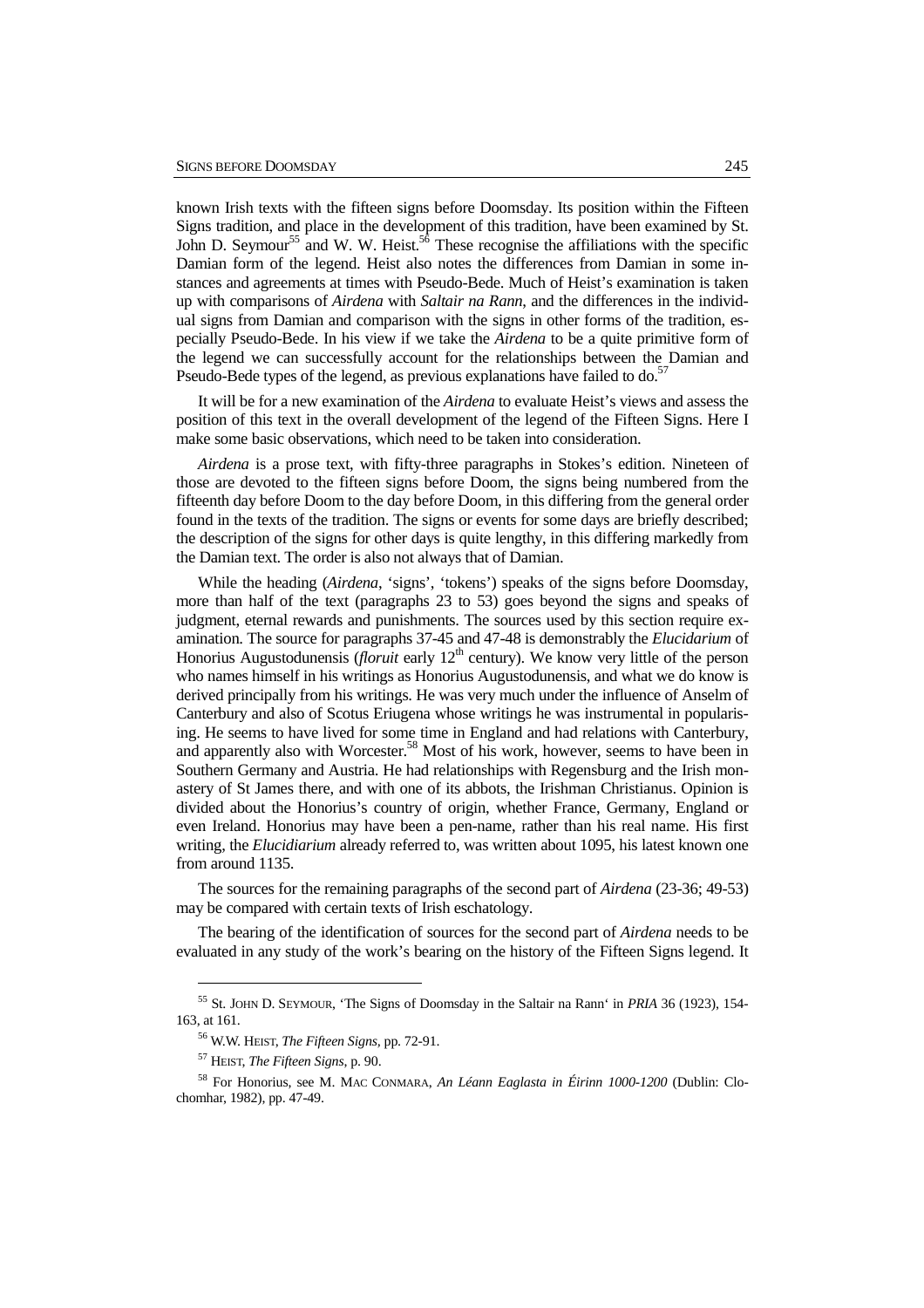will be for literary scholars to determine the date of the Irish text, whether the language of the work is of the same nature and date throughout. The precise literary relationship of *Airdena* to *Saltair na Rann* also needs examination.

I here give the second part of the poem (§ 19-53), after the Signs proper, in Stoke's translation, with some indication of its sources.

§ 19. This is the token of **the day before Doom** [no. 15 of the other texts], to wit, the pure King of Glory, the only Son of the King of heaven and earth and hell, with a countless multitude of angels and archangels, to wit, the nine ranks of heaven, in His company will go, on that day to the summit of Mount Zion to judge their deeds, both good and evil, for Adam's impure children.

§ 20. This is the semblance in number of the household of heaven in the company of the Creator on that day, to wit, stars of heaven, and sand of sea, and grass on earth. Such is the greatness of the power and strength of the angels, that in the space of only a single day seven of them would sweep away the whole world from sunrise to sunset.

§ 21. More awful and mightier than thunder are their voices, so that then, there is sent a proclamation, from the Creator to the human race, to wit, Michael the Archangel; and all human beings will then hear Michael's proclamation from the Creator, summoning them to that great assembly. So then all the dead will arise out of the earth, to wit, first, the apostles will arise, and the prophets and the confessors, the martyrs and the saints and the righteous; and thereafter the virgins and penitents; and, lastly, baptized infants.

§ 22. No one on that day will be younger or older than another, for the whole human race will arise at the age of thirty years, that is, the age at which Adam was created, and the age which Jesus had attained when He was baptized.<sup>59</sup>

§ 23. Oh, foul will be the resurrection of the sinners on that day! A great and vast army of Adam's race will be proceeding distressfully through the seas of heavy, fiery, perilous (?) storm, and through the vast unendurable waves of the red flame which is in the four parts of the world, to the meeting of the justly-judging, mighty Overking, unto Mount Zion.

§ 24. Oh then the household of heaven and earth and hell will gather into that meeting, and then the King of Glory will arise with His final Cross on his shoulder in the presence of them all; and thus He will arise, with all His red Body around Him, with the traces of the stabs and wounds of His Passion upon Him, so that all the deep, incurable gashes, and the great tortures which they themselves inflicted upon Him, may be manifested to the Jews.

<sup>&</sup>lt;sup>59</sup> Resurrection at the age of thirty years would have been a common belief. We may compare a text in the more or less contemporary (11<sup>th</sup> century) *Scéla na hEsérgi* (The Story of the Resurrection); ed. with English translation by W. STOKES, 'Tidings of the Resurrection', *Revue Celtique* 25 (1904), 232- 259, at 239): '8. It is then asked, since all human beings will arise out of death, in what age or form will their resurrection be? And the apostle deals with that question when he says: 'All men', quoth the apostle, 'will arise out of death in the likeness of the age and form of Christ.' Three years and thirty were completed by Christ, and in the likeness of that age He arose out of death. At the age of Christ, then, the apostle says that all men will arise, but not in His size, that is, not equal in bulk to His body, for it is not certain that all the bodies of the Resurrection will be of equal size. Christ, however, will abide for ever, without addition or diminution, in the form and in the bulk in which He appeared to His apostles after (His) resurrection; and it is therefore that all men will arise at the same age, to wit, at the age of thirty. Howbeit, they will have in their bodies varying size and unequal bulk, in accordance with the likeness and the nature of the times and the countries in which they have been born'.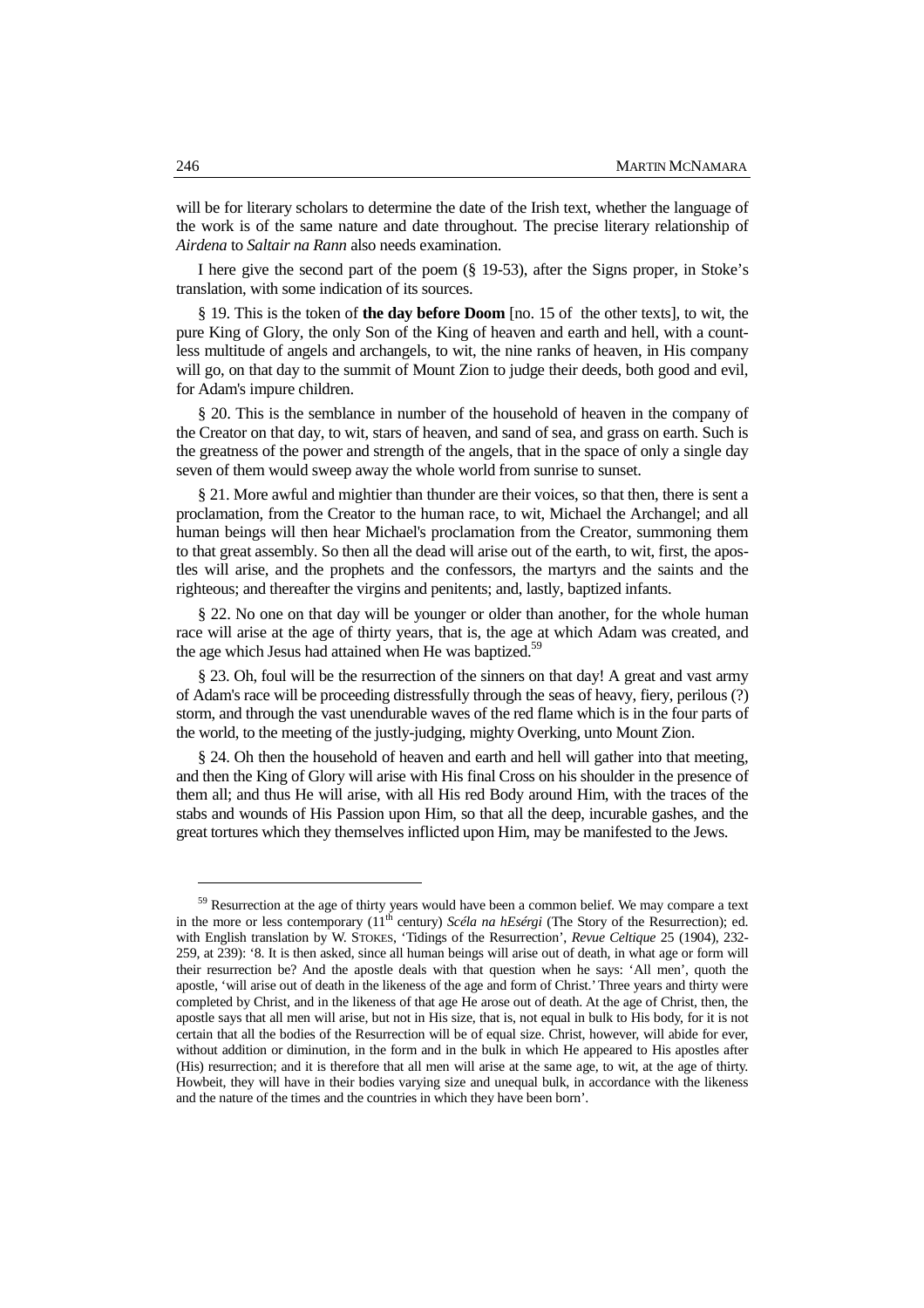$\overline{a}$ 

§ 25. Then Christ will sit down with his twelve Apostles around Him. Oh then will be the great, conspicuous end, to wit, the Monday of Doomsday, the day of destruction and vengeance for the sinners, and the day of respect and great honour for the righteous.

§ 26. That day there will be a sad and manifest cry from the rabble of the world at being cast, bound and cruelly fettered, into the awful death of Hell, into the unfriendly hands of their foe, the Devil, tortured continually, and with Hell shut upon them for ever and ever.

§ 27. Then the saints and the righteous will be diligently and always praising their Creator, they being cheerful and glad after gaining victory and triumph from the Devil.

§ 28. Oh the whole human race is arranged in four assemblies, there in presence of Christ, to wit, the good and the very good, the bad and the very bad. $\alpha$ <sup>6</sup>

§ 29. Oh sad it is that the provision of the ready, ever-decisive judgments which are then delivered will not be upright, pleasant, righteous, discreet, gentle, patient, loving, abstinent, fasting, humble, penitent!

<sup>60</sup> The division into four groups for the judgment is a fature of Medieval Irish eschatology. See *Catechesis Celtica*, ed. M. MCNAMARA, 'Some Aspects', pp. 57-58: 'IIII familiae quae ascri(bentur) in iudicio. Duae familiae ex eis non ueniunt in iudicio, id est *boni ualde* et *mali ualde*. Sedebunt enim impii statim cum diabolo, sicut sedebunt iusti et perfecti cum Christo. Aliae duo familiae ueniunt ante iudicium, id est *boni non ualde* et *mali non ualde*. Et iudicabit illos atque illis dicetur: ITE et UENITE. Resurget impius ut damnetur, iustus ut iudicet. Timendum est iudicium'. This is found in greater detail in the Irish text *Scéla lái brátha* (Tidings of Doomsday), §§ 15-18; ed. W. STOKES, 'Tidings of Doomsday. An Early-Middle-Irish Homily', *Revue Celtique* 4 (1880), 245-257, at 250-253 (dots represent small illegible sections of the Irish text). '15. It is certain, then, that there will be made four troops of the human race on the Day of Doom. Now a troop of them shall be brought to judgment and shall go after their doom to pain and punishment. It is to them the Lord shall make the awful answer in banishing them from him: "Depart from me, oh cursed, into the everlasting fire that has been prepared for the Devil and for his evil household." It is these that do not fulfil by deed the good which they promise by lips. This is the name of that folk in the scripture, *mali non valde*, that is, bad, not greatly bad. 16. Another troop of then will not be brought to judgment, but to Hell they will go at once, without adjudication at all then, and they will be tortured thereafter through ages of ages without God's mercy to help them, for they do not put term, or law, or rule on committing their sins and the vices here, but every evil which is greatest they could to outrage God and men, it is this that they do. This is the name of that troop, *mali valde*, that is, what is worst of the human race. 17. Another troop of them will be brought to judgment, and they will go after their judgment unto reward. These are they that here make earnest repentance through grief of heart, and amend their former evils through virtues and fair deeds, and then they give alms of food and of raiment to the poor in honour of the Lord, and these hide the sins they have before committed, and the Lord remembers not for them there the evils they did here. It is to these that the Lord will say on Doomsday, calling them to Him unto heaven. "Come now, O Blessed, to inhabit the heavenly kingdom!" This, then, is the name of that troop in the holy scripture *boni non valde*, that is, "good who are not greatly good". 18. Another troop of them, however, will not be brought to judgment, but unto heaven and all golden rewards they will go at once without adjudication at all. With them it is not enough of good to fulfil everything that the divine scripture enjoins on them to do, so that they abound through their own virtues and through their fair ... and they do more of good than what is enjoined on them in the divine commands. It is to them ... that Jesus pledges and prophecies this great good ... in the gospel, that he will say to them, seeing them ... to him in the great convention of Doomsday. "Since ye have left for me", saith Jesus, "every good thing that ye had in the world, ye have come into my household and into my fellowship. Come ye now ... that ye may be along with me on twelve thrones, without adjudication on you. Ye are judging the human race"... ' (*Here a leaf seems lost in the manuscript, with omission of mention of 'boni non ualde')*. Four *ordines* on judgment are also mentioned by HONORIUS AUGUSTODUNENSIS in *Lucidarium* 12 (PL 172,1166C), but without the designation *boni, boni valde*, etc.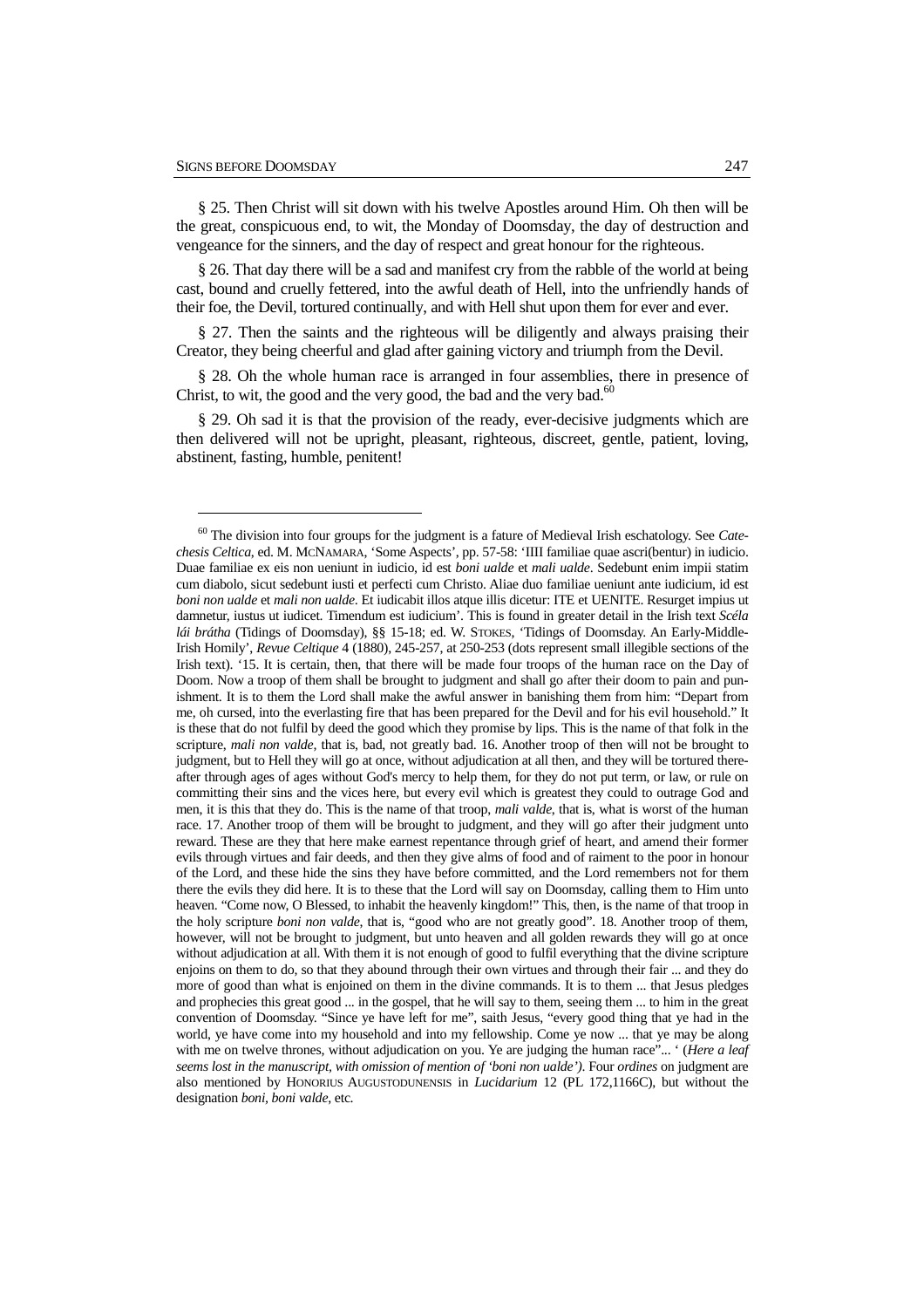§ 30. Oh, on one side then will be cast the envious and the false-judging, the quarrelsome and the incestuous, the harlots and the satirists and the buffoons, the heretics and the marauders, the robbers and the jealous, the liars, the noisy, the lampooners, the shelampooners, the haughty; the gluttonous, the angry, the homicidal, the parricides, the deceivers, and all other evil ones.

§ 31. Those, then, are cast to the demons, to inhabit Hell for ever and ever. And that folk is swept out of the world, for they themselves have forsaken the reward of heaven and the sight of their holy and mighty Father; and they will be a thousand years in the eternal fire of Doom, for that is the length and period of the Day of Judgment.

§ 32 Oh, neither calm nor easy is that road, for there they get neither food nor drink nor resting, but constant hunger, and thirst without relief, and cold and unendurable heat.

……………………………………………………………………………………..

§ 34. Oh, 'tis then on that day the locks will be shut on the sinners! to wit, the shutting on them by casting them into the many awful torments of hell, and the shutting of their eyes against the world, and the shutting from beholding the heavenly Kingdom without their seeing it thenceforward.

§ 35. Oh, then they will sit in the presence of the King of Evil, to wit, the Devil, in the glen of infernal torments, where there is dark, lightless fire, and a life sad, ever-distressful, foul, sooty, virulent, impure; and where there will be trembling on tooth, and hard shackles on body, and grief on mind, and darkness on cheeks, and miserable, mournful moans, and constant weepings, and lasting handclapping, and heavy tears of blood over cheeks at their suffering, and cries at hearing them.

§ 36. Oh, the Devil will then make heavy-headed, cruelly-fettered, bound captives of the tortured sinners at their lasting passion in the narrow chested, rough-headed, iron, awful prison of hell for ever and ever. White faces of constant suffering with the aspect of a dead man they have; and horrible, many-headed monsters with thick, crimson snouts upon them; and one great monster there, with five hundred heads and five hundred fangs in every head, and a hundred feet, and a hundred toes on every foot, and a hundred nails on every toe.

§ 37. Howbeit, the whole human race could not set forth the multitude of Hell's many torments, Everliving fire will be continually blazing therein, and it does not illumine; and if the sea were spilt against it the sea would not quench it.<sup>61</sup>

<sup>61</sup> Quatrains 37-45 are clearly dependent on the *Elucidarium* of Honorius Augustodunensis; see HONORIUS AUGUSTODUNENSIS, *Elucidarium*, III, 4, *De malorum deductione ad inferos, et de poenis que ibi sustinent* (PL 172, 1159D-1160A): 'D. Quae sunt illae? — M. Prima ignis, qui sic semel accensus est, ut si totum mare influeret, non exstingueretur. Cujus ardor sic istum materialem vincit ignem, ut iste pictum ignem; ardet, et non lucet. Secunda poena est intolerabile frigus, **de quo dicitur** : **Si igneus mons mitteretur, in glaciem verteretur**. De his duabus dicitur: *Illic erit fletus et stridor dentium* (Matth. XXIV, 51), quia fumus exeitat fletum oculorum, frigus stridorem dentium. Tertia, vermes immortales, vel serpentes et dracones visu et sibilo horribiles, qui ut pisces in aqua, ita vivunt in flamma. Quarta, fetor intolerabilis. Quinta, flagra caedentium, ut mallei ferrum percutientium. Sexta, tenebrae palpabiles, ut dicitur : *Terra tenebrarum, ubi nullus ordo, sed sempiternus horror inhabitat (cf. Job 10:22).* Septima, confusio peccatorum, quia omnia peccata ibi patent omnibus, et se abscondere non valent. Octava, horribilis visio daemonum et draconum quos igne scintillante vident et miserabilis clamor flentium et insultantium. Nona, sunt ignea vincula, quibus in singulis membris constringuntur'.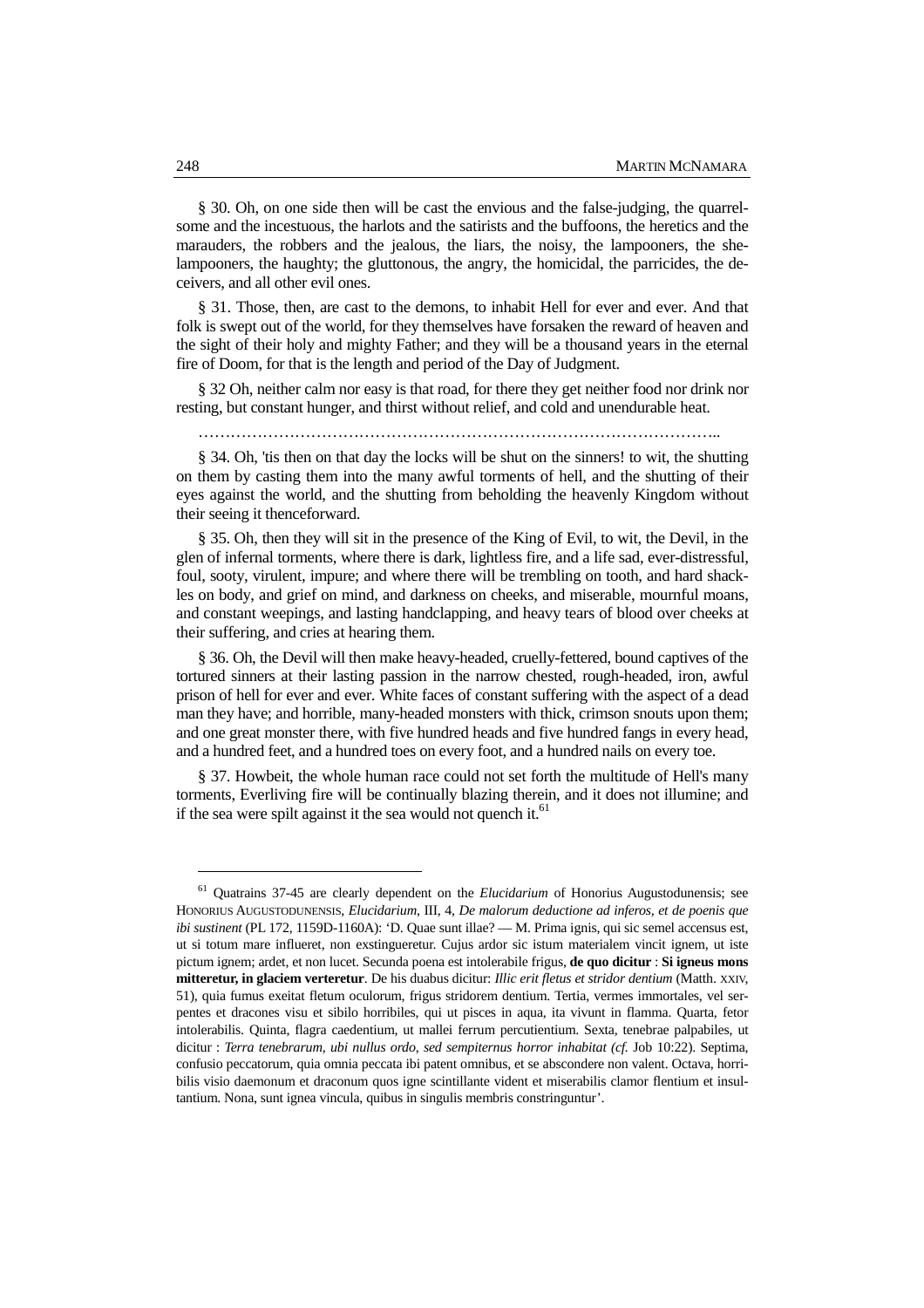$\overline{a}$ 

§ 38. This is the **second torment** therein, to wit, unendurable cold, as saith this testimony: *si mitteretur* etc.<sup>62</sup> that is, in a mountain of fire aflame were cast therein, Hell would make of it ice and snow.

§ 39. The **third torment**, that of poisonous snakes and vermin and many monsters of hell to be gnawing and wounding the souls continually.

§ 40. The **fourth torment**, the lasting, unmeet stench of Hell.

§ 41. The **fifth torment**, the urgent smiting together of the demons, like the sledging of smiths in a forge, at the continual smiting and massacring of the souls.

§ 42. The **sixth torment**, everlasting: A land of darkness wherein dwells the shadow of Death, and no right order, but eternal horror.<sup>63</sup>

§ 43. The **seventh torment**, namely, the confession of the sins which one did not confess in this life, so that they are then manifest to all the folk of Hell.

§ 44. The **eighth torment**, the continual contemplation of the Devil's countenance. For though there were no torment in hell, that would be enough of torment, for sparks of fire drop urgently from the base eye of the Devil as a red firebrand (?) drops from a hearth.

§ 45. The **ninth torment**: locks and fiery bonds to be blazing on every member and on every separate joint of the sinners, so that they cannot escape from the torments in which they abide for ever: for in life they did not control those members by penance and by the cross of repentance in liability for their evil and their sin.

§ 46. But touching the saints and the righteous, the mighty Lord will welcome them attentively on that day, and will then say to them: Come ye blessed ones (in Irish text: *Uenite benidicti et cetera)*, etc.

§ 47. Then seven Glories**<sup>64</sup>** are bestowed on the bodies of the righteous, and seven glories on their souls. These are the seven Glories of those bodies, *Claritatem*, that is brightness, for the bodies of those that arise on that day will be seven times brighter than the sun: *Velocitatem*, that is, speed, for the bodies of those that arise will be swifter than wind: *Fortitudinem*, that is strength: *Libertatem*, that is freedom: *Voluntatem*, that is, will, for their will and the Lord's shall be the same: *Sanitatem*, that is, health, for throughout eternity they will suffer no disease or sickness: *Immortalitatem*, that is, immortality, for in their case they will never have separation of body and soul.

 $62$  The Irish text has: '...pian tanusti ... amail adeir in promhadh so De q[u]o dicitur: si mitt[eret]ur mons ignitus in glaciem uerteretur'. See the text of Honorius cited in preceding note.

<sup>63</sup> The Irish text has: 'an sesed pían dorchadas bithbuan, amal sadberthar isin caintic so: 'Terra tenebrarum, ubi umbra mortis, et nullus ordo, sed sempiternus [MS: sedh simpiterrnus] horror inhabitat''. The citation is from Job 10:22 (Vulgate), cited by Honorius (see note 61 above).

<sup>64</sup> Paragraphs **47-48** are clearly dependent on the *Elucidarium* of Honorius Augustodensis. This is evident from the Latin words embedded in the Irish text, which furthermore are in the accusative, without a governing verb, which they have in Honorius' text. See HONORIUS AUG., *Elucidiarium*, III, 17; *De operatione et gaudio beatorum (*PL 172, 1069D): Reply to query to explain further 1 Cor 2:9 on the *gaudia sanctorum: '*D. Hoc planius edicito. — M. Septem speciales glorias corporis habebunt, et septem animae. In corpore quidem pulchritudinem, velocitatem, fortitudinem, libertatem, voluptatem, sanitatem, immortalitatem'.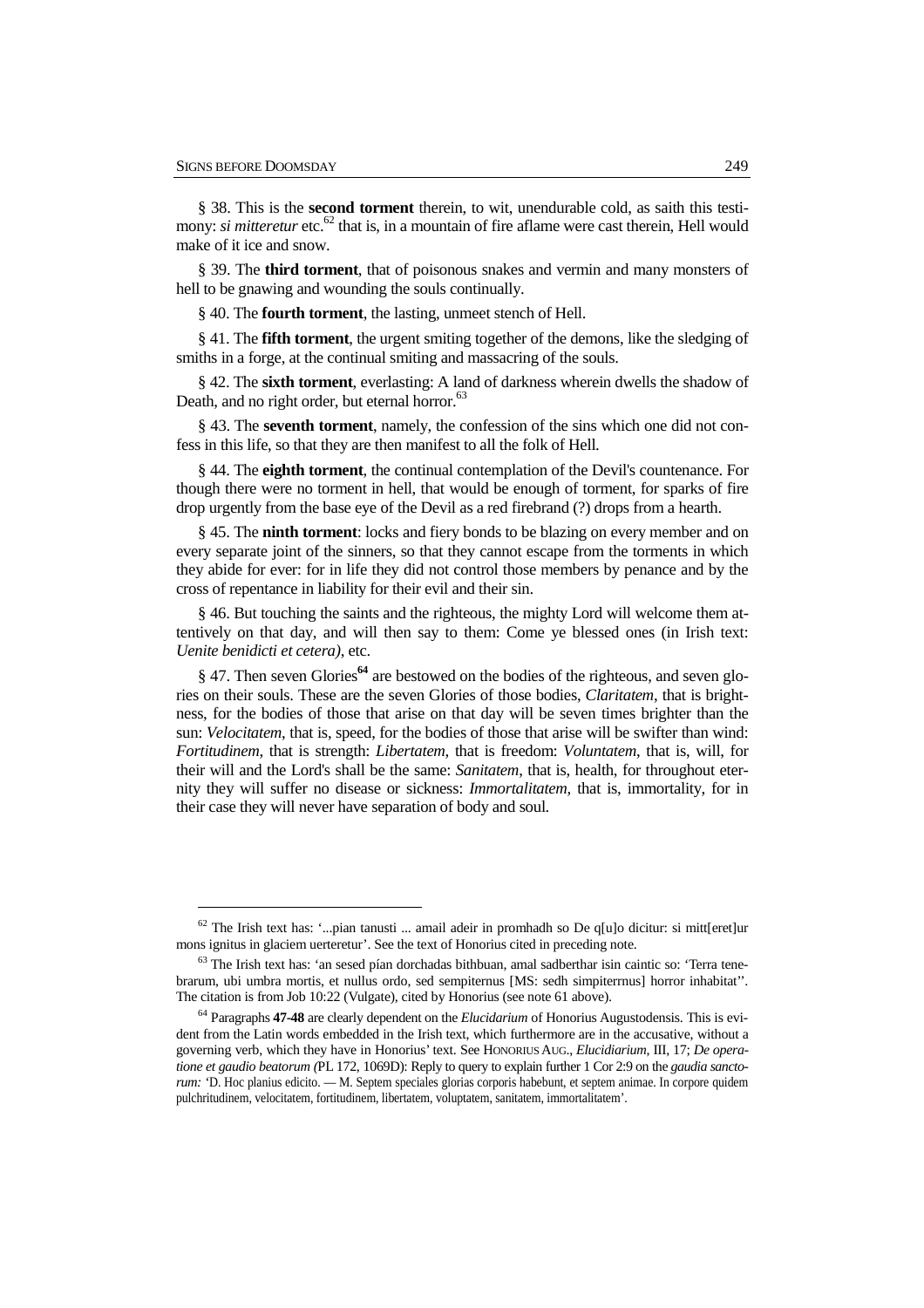§ 48. These are the seven Glories of the soul, to wit, wisdom and friendliness and union, power and honour, gentleness and gladness.<sup>65</sup> Oh those are the honours and gifts that the mighty Lord bestows on his own righteous ones, to wit, on the mild and kindly and loving and merciful, the beneficent, and the virgins for sake of God.

§ 49. Then is Life eternal without death, and many-melodied joy, and lordly delight without limit or end, and health without sickness, and pleasure without strife, and youth without aging, and peace without disunion, and dominion without disturbance, and freedom without labour, and patience without desire, and calm without sleep. Holiness without defect, unity of angels, feasting without limit, to partake of the great Pasch among nine ranks of heaven's angels, and together with them a Prince high, noble, fair, just, adorned: great, lordly (?), gentle and pure: on golden thrones and on glassen couches. And every one will be seated there according to honour and law, and according to his good works, contemplating the King perfect, entreated, righteous, truly-judging, noble, reverend, humble; in presence of the great Godhead, to wit, the King of the Three Households, chanting together with Cherubim and Seraphim, and with nine ranks of Heaven, and with Him who was and is and will be there for ever; without age or decay, without feebleness or weakness, without gloom or sadness, in bodies subtile and shining, in the station of angels and in the burgh of Paradise.

§ 50. Oh, unspeakable is the size and amplitude and breadth of the Heavenly City! For the bird whose flight and flying are swiftest on this earth could not finish the journey of that royal abode though it flew from the beginning of the world to the end.

§ 51. Oh great and vast are the size and lastingness and radiance of that City, and its ease and its lustre, its grace and its great purity, its firmness and its stability, its costliness, its beauty, and its pleasantness, its height and its splendour, its dignity and its venerableness: its plenteous peace and plenteous unity.

§ 52. Oh then well for him who shall be with good morals and good works to inhabit that City on the the day of Doom! For he will be in the unity of each of the three, namely, in the unity that is greatly nobler than any unity, the unity of the royal Trinity of the Father and the Son and the Holy Ghost.

§ 53. I entreat the mercy of great God. May we all reach the unity of that noble manypowered King, and may we dwell together with Him for ever!

#### *i) Three Irish Texts XV Signs (Comestor type) in late Manuscripts*

There are three hitherto unpublished texts which are being edited by Caoimhín Breatnach for volume 2 of *Apocrypha Hiberniae*, to be published by AELAC in the *Corpus Christianorum Series Apocryphorum.* They appear to belong to the Comestor type.

One is in the MS RIA 23 O 48 (MS 476; *Liber Flavus Fergusiorum*), fol. 12ra1 (written mid-fifteenth century). Without any introduction, this gives each of the list of fifteen signs very briefly, and ends after sign 15 with 'Finid'. In his examination of a tract on the fifteen Signs in BL Add. 30512 ( $15<sup>th</sup>$  and  $16<sup>th</sup>$  cent.) fol. 95-98, R. Flower thinks that the

<sup>65</sup> Drawn from HONORIUS AUGUSTODUNENSSIS, *Elucidarium* 17, PL 172,1069D: 'Septem speciales glorias corporis habebunt, et septem animae. ... In anima autem sapientiam, amicitiam, concordiam, potestatem, honorem, securitatem, gaudium.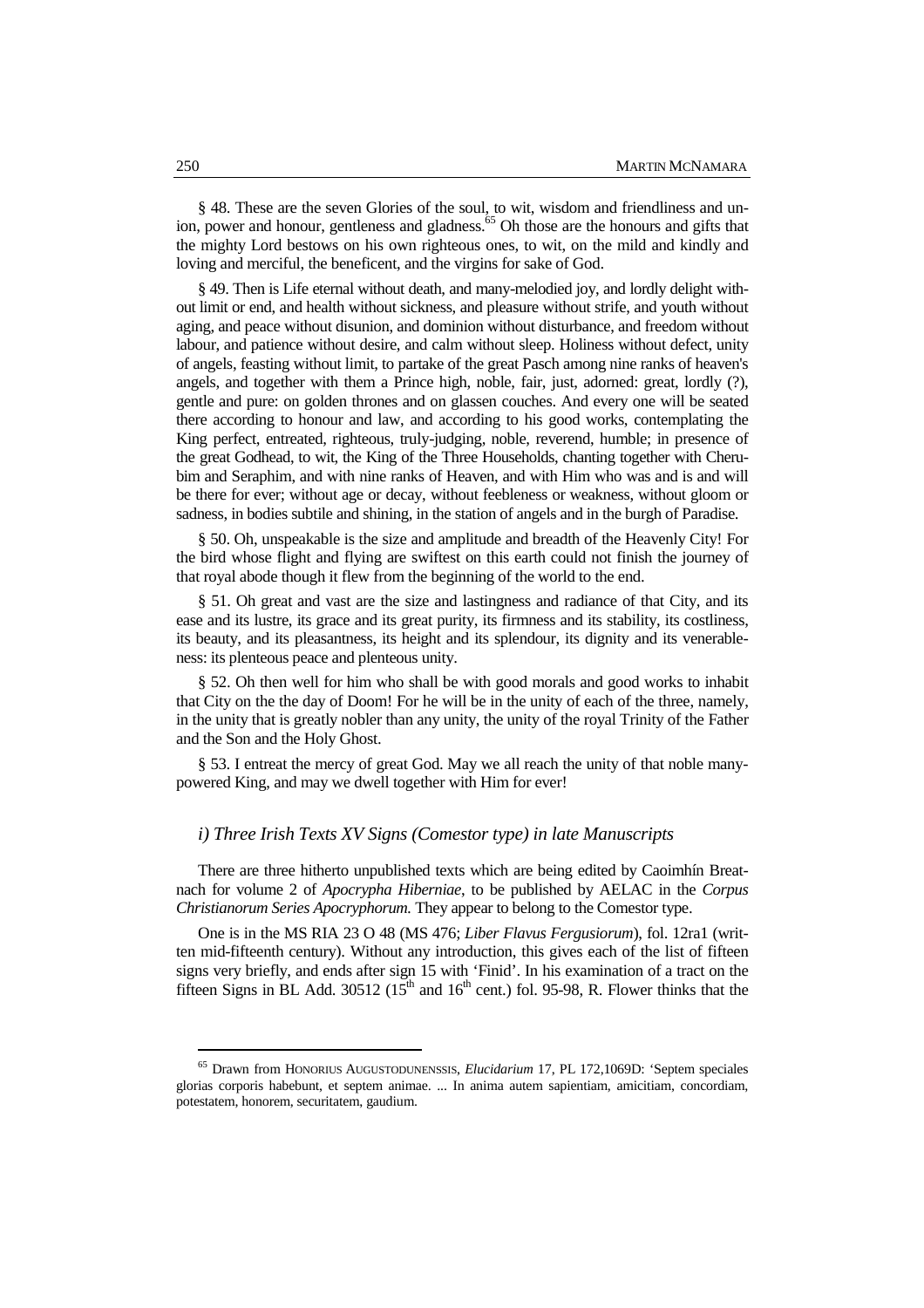form of the tradition in the *Liber Flavus* text appears to be that of Petrus Comestor.<sup>66</sup> We may recall what Heist has said of the Comestor type: it omits Pseudo-Bede sign day 3, supplements this by an extra sign on the new heavens and new earth for sign day 15, and regularly reverses Pseudo-Bede signs 12 and 13.

The second is in the manuscript, Oxford, Bodleian Ir.e.7, which has been described by Brian Ó Cuiv in his *Catalogue*. <sup>67</sup> The manuscript was written by Terence Ma Guire (*Tordhealbach Maguidhir*) in 1749. The text begins on p. 333. Ó Cuív says it continues on pp. 334, 331 and 332, ending imperfectly (p. 332): *bhearaidh feachuin ghéar nimhneach lán dfheirg 7 diombúaidh ar an druing dhamanta 7 maill* (….). The text, Ó Cuív continues*,* whose opening seems to derive from Petrus Comestor's Pseudo-Jerome text *De xv signis* (*Patrologia Latina* 198, col. 1611), is not included in the list of 120 versions of the legend given by William W. HEIST, *The Fifteen Signs before Doomsday* (Michigan, 1952). Among authorities cited are Franciscus de Marione  $(14<sup>th</sup>$  century) and Pelbartus  $(15<sup>th</sup>$  century).

The third text, RIA 23 M 7 (287) was written by the scribe Micheál Óg Ó Longáin in Cork in 1818-1819. Its text is very close to that of the Bodleian manuscript, but does not have most of the additional material which Ó Cuív has noted in that text. Instead the scribe, Ó Longain, adds at the end: 'See the poem that Donnchadh Mór Ó Dálaigh composed on the signs of the end of the world beginning '*S garbh éirge íodhna brátha*. This is my book of devotional poems but I thought it was too long for me to put it here now, taking up space for these many little short pleasant agreeable pleasing tales. Finit'.

# *j) Signs of Doomsday in a 'Modern' Recension of the Evernew Tongue, ed. G Dottin*

In 1907, G. Dottin edited what he called 'Une rédaction moderne du Teanga Bithnua<sup>'.68</sup> This redaction transcribed in 1817 was communicated to him by Douglas Hyde. Dottin compares its text with that of that of the *Tenga Bithnua* (Recension I) in the Book of Lismore. Other manuscripts and fragments of this recension are known (National Library of Ireland, MS G 32; Edinburgh, National Library of Scotland, MS XLVII; Edinburgh, Advocates Library 72.2.5 (formerly LV); British Library, MS Egerton 174). The oldest of these is the Edinburgh National Library of Scotland MS XLVII text, although fragmentary (perhaps of the 15<sup>th</sup> century). The other texts are late – mainly of the 18<sup>th</sup>, one of the  $19<sup>th</sup>$  century. The texts of this recension have not been critically edited. The date of the recension is thus quite uncertain, but at latest before the date of the earliest manuscript (possibly  $15<sup>th</sup>$  century). There are some notable differences between this recension and that of Recension I (Book of Lismore). $69$  From our point of view the most noteworthy difference is that for the signs before Doomsday it replaces the text of Lismore (Recension I) and Recension II with the (fifteen) signs, one for each day. As already noted by Flower,<sup>70</sup>

<sup>66</sup> R. FLOWER, *Catalogue.* 2, p. 502.

<sup>67</sup> B. Ó CUÍV, *Catalogue of Irish Language Manuscripts in the Bodleian Library at Oxford and Oxford College Libraries*. Part I: *Descriptions* (Dublin: Dublin Institute for Advanced Studies, 2001), pp. 45-46.

<sup>68</sup> In *Revue Celtique* 28 (1907), pp. 277-307,

<sup>69</sup> On these see R. FLOWER, *Catalogue*, pp. 557-558.

<sup>70</sup> FLOWER,*Catalogue*, p. 558; also FLOWER, *Catalogue*, pp. 501-502.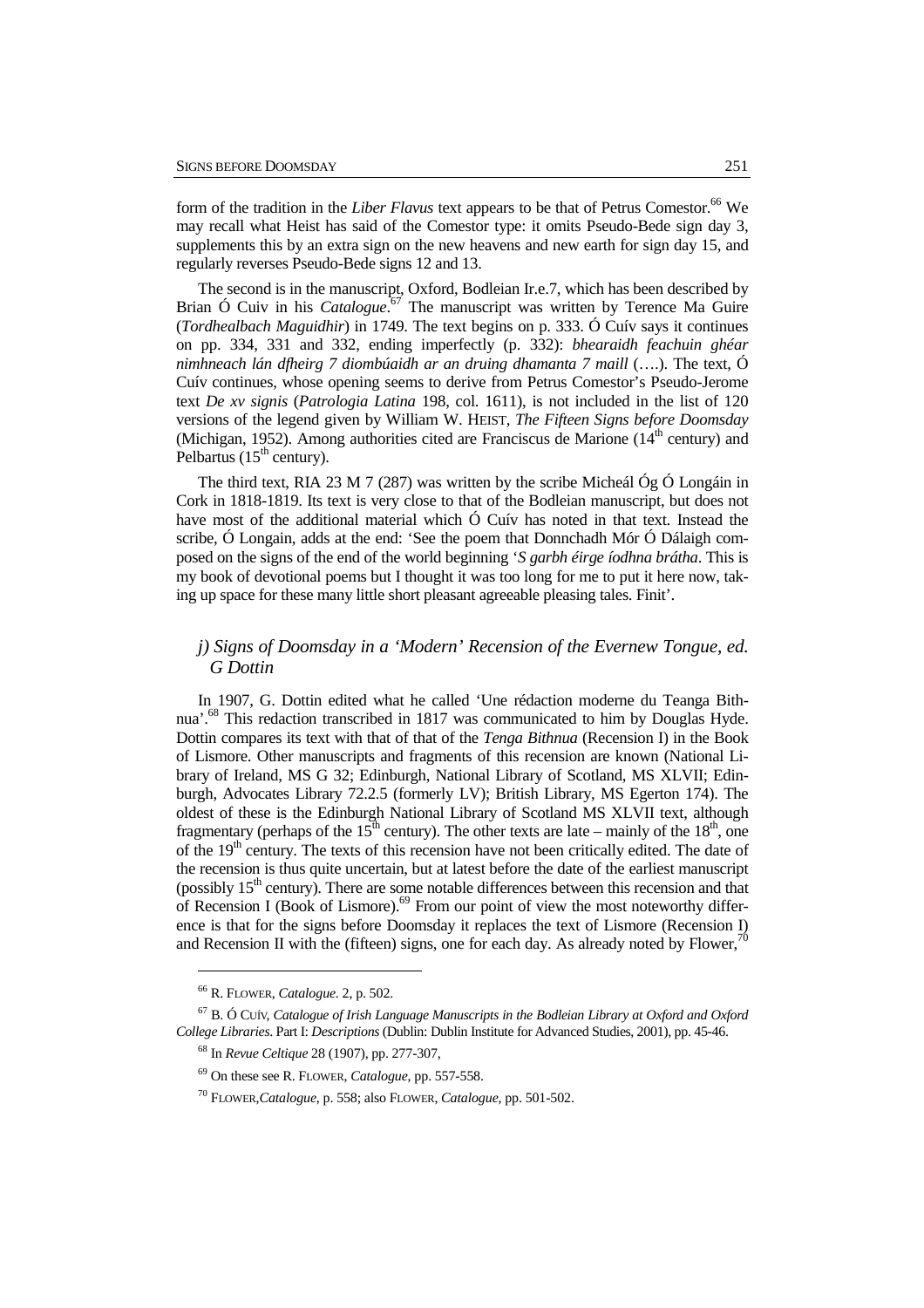for the Signs in this recension the form found in the (Pseudo-Bedan) *Collectanea* is substituted for the more general signs of the other (*Tenga Bithnua)* texts.

#### VI. Conclusions

Texts with the signs before Doomsday have been composed and transcribed in Ireland for well over a thousand years – from the Poems of Blathmac (750) to the latest known manuscripts known, transcribed in 1817-1819. The earliest text follows no known pattern. There is an eighth-century text (Karlsruhe and related manuscripts), of the *Apocalypse of Thomas* tradition, which may be Irish or have Irish affiliations, and the tenth-century text in the *Catechesis Celtica*, of the *Apocalypse of Thomas* tradition, may also be Irish or with Irish affiliations. The late tenth-century *Saltair na Rann* is clearly related to the seven-day *Apocalypse of Thomas* tradition. Its role in the formation of the Fifteen Signs before Doomsday pattern, which clearly dominated later medieval tradition, remains to be determined, as does the role, if any, of Irish texts in the creation and dissemination of the Fifteen Signs tradition. Later Irish tradition seems to have known and used all three forms of the Fifteen Signs: the Pseudo-Bedan, the Damian and the Comestor. It is to be hoped that current research in the entire Irish tradition will clarify some of the questions raised as to Ireland's role in the origins and development of the Fifteen Signs pattern, regarded by one of the latest scribes of these texts (1818-1819) as containing 'many little short pleasant agreeable pleasing tales'.

#### APPENDIX

## CATECHETICAL TEXT CONTAINING SOME PARALLELS

## WITH THE *APOCALYPSE OF THOMAS*

edited by Charles D. Wright Department of English University of Illinois at Urbana-Champaign Urbana, Illinois, USA

 In this appendix we publish a catechetical text containing some parallels with the *Apocalypse of* Thomas. It is related to a portion of the text published by D. De Bruyne from MS Karlsruhe, Aug. perg. 254. (See above section 5b; pp. 112-114).

[In the apparatus (second last line) ,e represents an e-hook character in the manuscript]

Pal. lat. 220 [P], fols.  $26v-28r =$  Pal. lat 212 [V], fol.  $15rv =$  Karlsruhe Aug. perg. 254 [K], ed. De Bruyne, p. 325, ll. 41-60.

[Note: The text of the sermon is presented as it occurs in Pal. lat. 220. I have supplied word-division and minimal punctuation but have not emended idiosyncratic spellings (e.g., fermes for uermes) or grammatical errors (e.g., alia … locus) even when correct forms occur in one or both of the other manuscripts. ]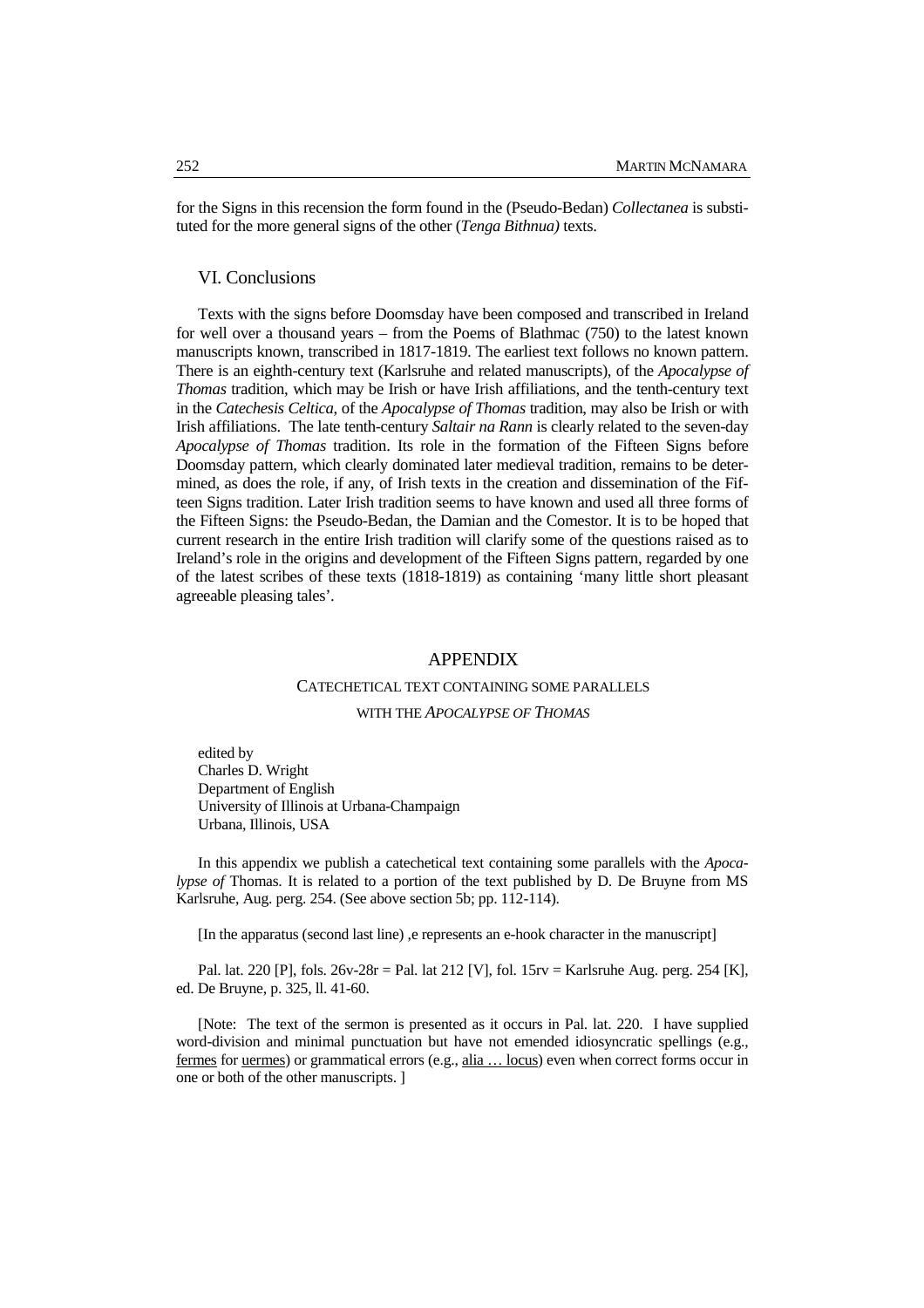\_\_\_\_\_\_\_\_\_\_\_\_\_\_\_\_\_\_\_\_\_\_\_\_\_

Predicatio carere tormenta. Peccatoribus autem et impiis, homicidis fornicatoribus et sceleratis, mendacibus rapacibus parricidis raptoribus dolosis neglegentibus transgressoribus dei mandata, et aliis quibusque non facientibus iustitiam, alia preparatur locus. Id est in illo inferni loco, ubi non uidetur lumen sed tenebre et dolore constituti in tristitiam gementes et ulululantes in penis in siti et fame et caligine; ubi ignis non extinguitur ab eis et fermes non morientur; ubi timor et tremor et angustia magna, algor inmensissimus, estus intollerabilis; ubi non misericordia nec aliqua consolatio nec letitia nec iocum nec iucunditas. Nesciuntur anni nec menses nec tempora nec nomen domini laudatur nec uox letantium [27r] auditur.

Ve his qui in hoc seculo gaudent et qui non faciunt penitentiam pro delictis suis ante obitum suum, quia in una hora perpetua morte moriuntur. Fratres, in postremo uedebitis multa mala quae pre fine aduenient: serui dei blasfemantur, iniquitatem unusquisque ad proximum suum operatur, totus mundus in maligno positus in maledictione, in mendacio, in fornicatione, in omnibus malis et persecutione, anathema; uirginitas denudabitur, eclesia deseratur, ueritas non agitur, pax non erit, disciplina peribit, bella exercentur in illis diebus. Ve his qui nuptias faciunt, quoniam aut gladio aut fame aut captiui filii generantur. Flebat tota terra erroribus et cassibus, sacerdotes probabuntur et in mestitia predicabunt, et uirgines lacrimando plorabunt in illis diebus. Ve his qui diem iudi $[27v]$ cii non timent, quia repentinus uniuerso mundo superueniet interitus.

Primo die sabbati nix et grando ueniet super terram cum tonidruo magno et fulgore terribili et clangore tube. Et mortui resurgent. Alia die mare siccabitur. Tertia die celum aperietur et terra scinditur ab oriente usque ad occidentem. Tunc fugient peccatores et dicent montibus et collibus, "Cadite super nos et cooperite nos"; et non habebunt refrigerium nisi in ore inferni deglutientur. Tunc exercitus angelorum uidebitur cum christo. Tunc sacerdotes et uirgines una uoce dicent, "Domine, domine, pater noster subueni nobis et cognosce nos ab omnibus creaturis tuis." Tunc adorabunt eum omnes homines et plangent super eum omnes tribus terre. Et dicent ei sancti, "Domine, domine, qui in magno labore et angustia cordis [28r] iugiter seruimus tibi, in tribulatione in uigiliis in ieiunis in elemosinis, nec separauit nos aliquid a caritate tua." Tunc iudex iustus Ihesu Christus reddet unicuique secundum opus suum et regnabunt iusti secum in perpetuum in secula seculorum amen.

Predicatio c. t.] not in VK; homicidis] homicidiis V, et homicidis et K; mendacibus] et iniustis et m. K; parricidis] *corr. from* parrucidis V, parrecidis patricidis matricidis K; raptoribus dolosis neglegentibus] dolosis et rapacibus raptoris n. K; dolosis] dolsis *with* o *added above line*; mandata] mandatum K; alia] alius V, aliud eis K; locus] locum K; loco] *om*. K; non uidetur lumen] l. non u. K; tenebre] in tenebris K; constituti in tristitiam gementes] c. i. tristitia g. V, et tristitia c. gementis K; ulululantes] ullulantes V, hiolantis K; in siti et fame et caligine] bestie demittuntur illis in site et in fame in caligine K; fermes] uermes V, uermis eorum K; morientur] moriuntur K; ubi timor … intollerabilis] *om*. K; angustia] angusta V; estus] aestus V; intollerabilis] intolerabilis V; non misericordia] non est m. K; letitia] letia P; laetitia V, letitia K; nec iocum nec iucunditas] nec iocunditas nec iogum K; nesciuntur anni] n. quomodo ueniunt dies a. K; nec menses] uel momenta K; nec nomen dei laudatur] nec l. n. domini K; auditur] *add*. nec aliquid auxilium inuenitur K

Ve] Uae K; in hoc] ad hoc K; ante obitum suum] *om*. K; quia] qui *with* i *added above line*; quia V, qui K; perpetua morte moriuntur] morte moriuntur in perpetua morte K; fratres] *add*. karissimi K; uedebitis] uidebitis K; quae pre fine] in seculo prefines K; blasfemantur] blasphemantur V; blasphemabuntur K; iniquitatem] *second* i *added above line*; iniquitas K; ad proxi-